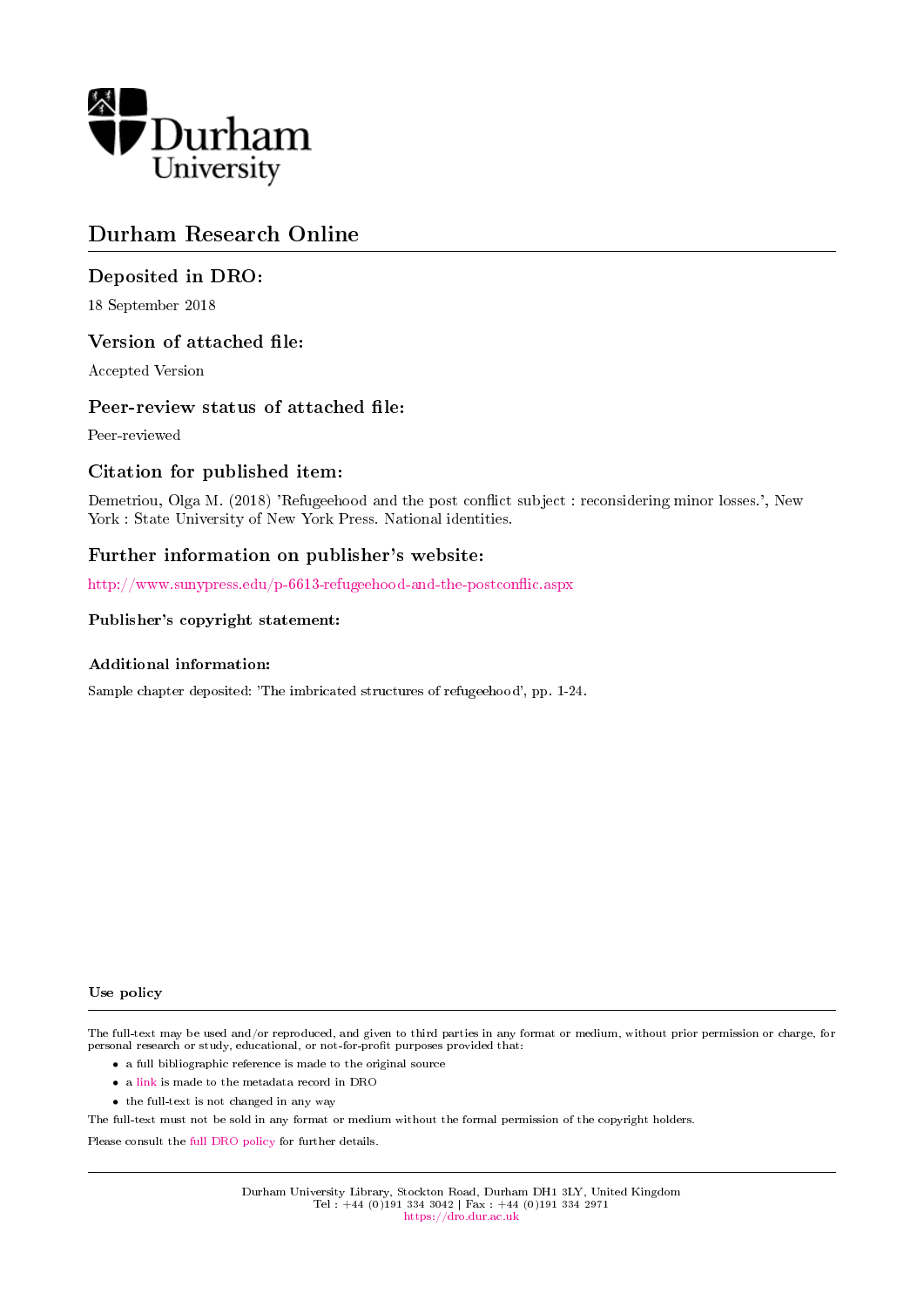# **Chapter 1 The Imbricated Structures of Refugeehood**

## **Displacements**

It is summer 2003, a little after Turkish-Cypriot authorities announced they would no longer prevent people from crossing in and out of a self-declared state in northern Cyprus, across the island's 'Green Line' boundary. Masses have been flocking to checkpoints since that late April declaration, venturing into places they had not visited since the bloody period of the 1960s and the war of 1974. A restaurant in the old commercial centre of northern Nicosia is preparing for the evening's clientele. As we sit down, a friend joins our table for drinks. There is excitement over the 'opening of the border'. We reminisce at how last time we met some months ago we had to drive for an hour to meet outside Pyla village, in the east of the island, the only location reachable from both sides and closely watched. We keep repeating to ourselves and each other, through a myriad of examples, how just a couple of months ago, what we are doing tonight was unimaginable.

There is a mood of playfulness even as we criticize societal structures that endure. There is still need for change, we agree, and walls of prejudice to be broken. The south Asian waiter serving us, we assume, is exemplary of the problems of discrimination and integration still to be combated. So we ask about his living conditions, and unsurprisingly hear they are not great. But he also expresses a different concern, having himself crossed from the south after his visa expired to escape arrest and continue making a living in the north: 'Every day I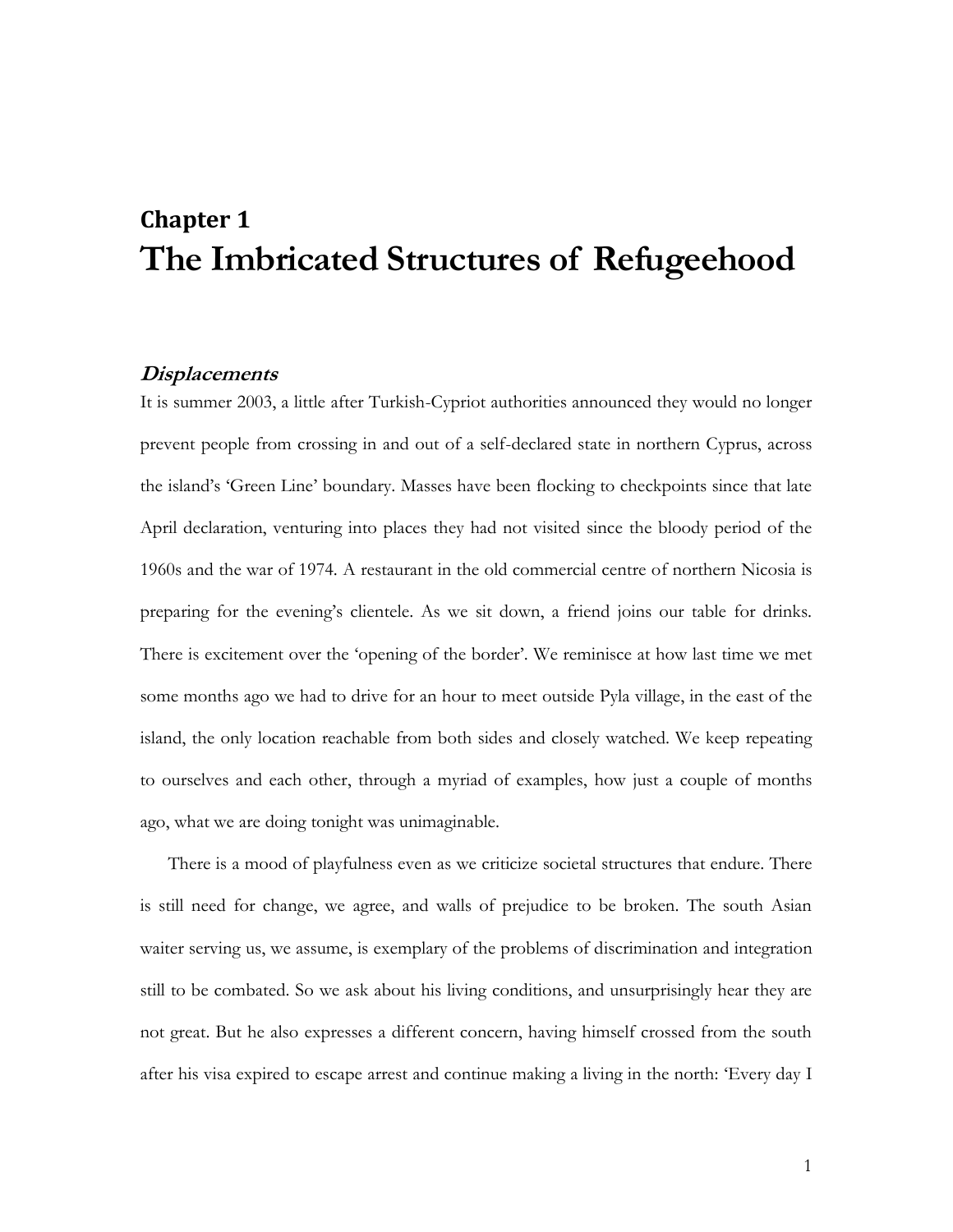wake up and look across to the other side and remember the house where I used to live, and the place where I worked. It's so near and yet I can't go…'

These words prompted a long reflexive pause that guided the writing of this book. At that moment in 2003, they sounded strangely familiar; and as I continued to reflect on their possible meanings, I became aware of how deeply imbricated 'the Cyprus problem' is with the experience of being in Cyprus – no matter where one is placed and what subject position they occupy. This book is the outcome of those reflections and the ten years of research that they have informed. It is a study that looks at all those minor losses that have been engulfed by the 'Cyprus problem' for the last half-century and treated as insignificant, or at least secondary, to that other big question and the questions that attend it: how the Cyprus problem came to be, how the two sides interpret things, what the political future might hold, how we (academics, activists, citizens, internationals, mediators) can help realize that future. Those were the questions that occupied many of us in that jubilant mood of 2003 when this comment of tangential loss brought home to me the expanse of all those questions that major losses foreclose. Those minor losses, I came to realize, have not been incidental to the conflict – they have been shaped by it and they have shaped subjectivities within and 'beyond' it. And just like in other long-lasting conflict situations (Ireland, the Basque region, Israel/Palestine), those subjectivities are now informing everyday 'normal' relations. They service the jubilant and other affective socialities forming around newfound post-conflict 'freedoms' – as these develop across the now loosely monitored border and take the form of movement, work and consumption. It is to these processes that we must now attend if we are to understand the afterlife of conflict.

Physical separation in Cyprus today is no longer a vitally urgent concern for many locals, even though political division is the cornerstone of official rhetoric (Figure 1.1). But the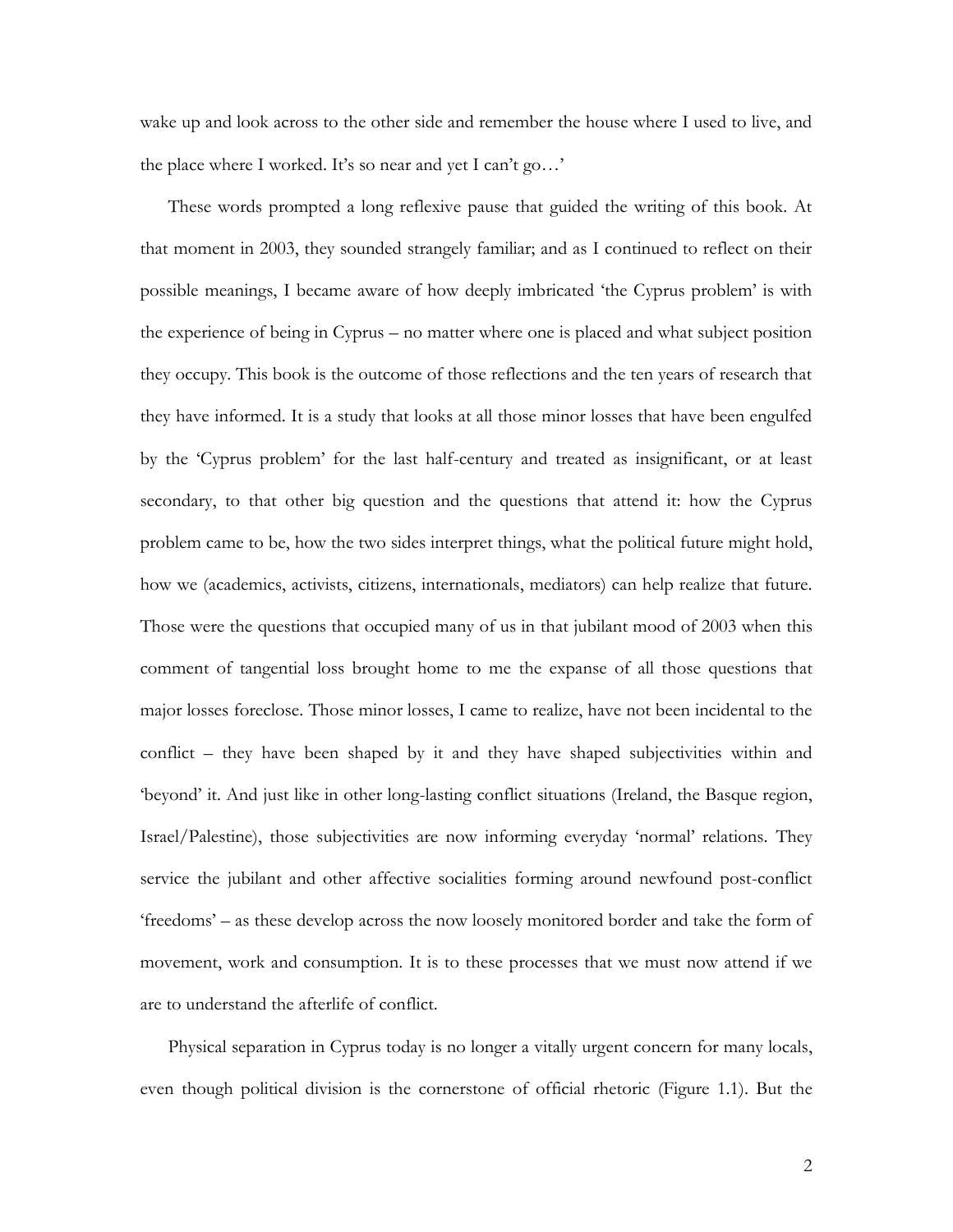echo of the waiter's words, which communicate this vital urgency in a surprisingly slanted way, continues to inform my understanding of 'the border' in Cyprus. Those words were strangely familiar in multiple senses. On the one hand, they condensed the hegemonic Greek-Cypriot discourse of displacement in Cyprus: that 'our' lands are just over there, so near and yet so far, waiting for us to liberate them, having been snatched unjustly by Turkey after its invasion in 1974. The motif of the Greek-Cypriot refugee 'seeing' their house but not being able to 'touch' it appears in all kinds of literature from elementary school books where children in short stories send kites across the Green Line, to poems, fiction, and film, where crossing stray animals are envied. Before the opening of the central crossing point in Nicosia, binoculars were handed to tourists by Greek-Cypriot soldiers on guard, so they could see across the other side; dignitaries are still often bussed to the easternmost border point in the village of Deryneia to peer through a viewing machine turned towards the abandoned beach resort of Varosha, outside the Turkish-military-controlled town of Famagusta (Figure 1.2). There is a dwelling on division that has come to define Greek-Cypriot subjectivity. The tragedy of Greek-Cypriot refugees, the rhetoric goes, is that they are 'refugees in their own country'. The impossibility of crossing the border 'to go home' was for many years packaged as a corporeal experience for foreigners who, having 'felt' it, are encouraged to become ambassadors for the cause of 'return'. For the Greek-Cypriotschooled public, the effect was to cultivate a sense of 'generalized refugeehood', a notion explored in later chapters. To Greek-Cypriots growing up after 1974, the definition of 'refugee' seemed obvious and the sentiments of loss that were expected to attend it was perceived as a structure of feeling that the whole population should share. The affective register was, and largely remains, central to the governmentality of conflict subjectivities.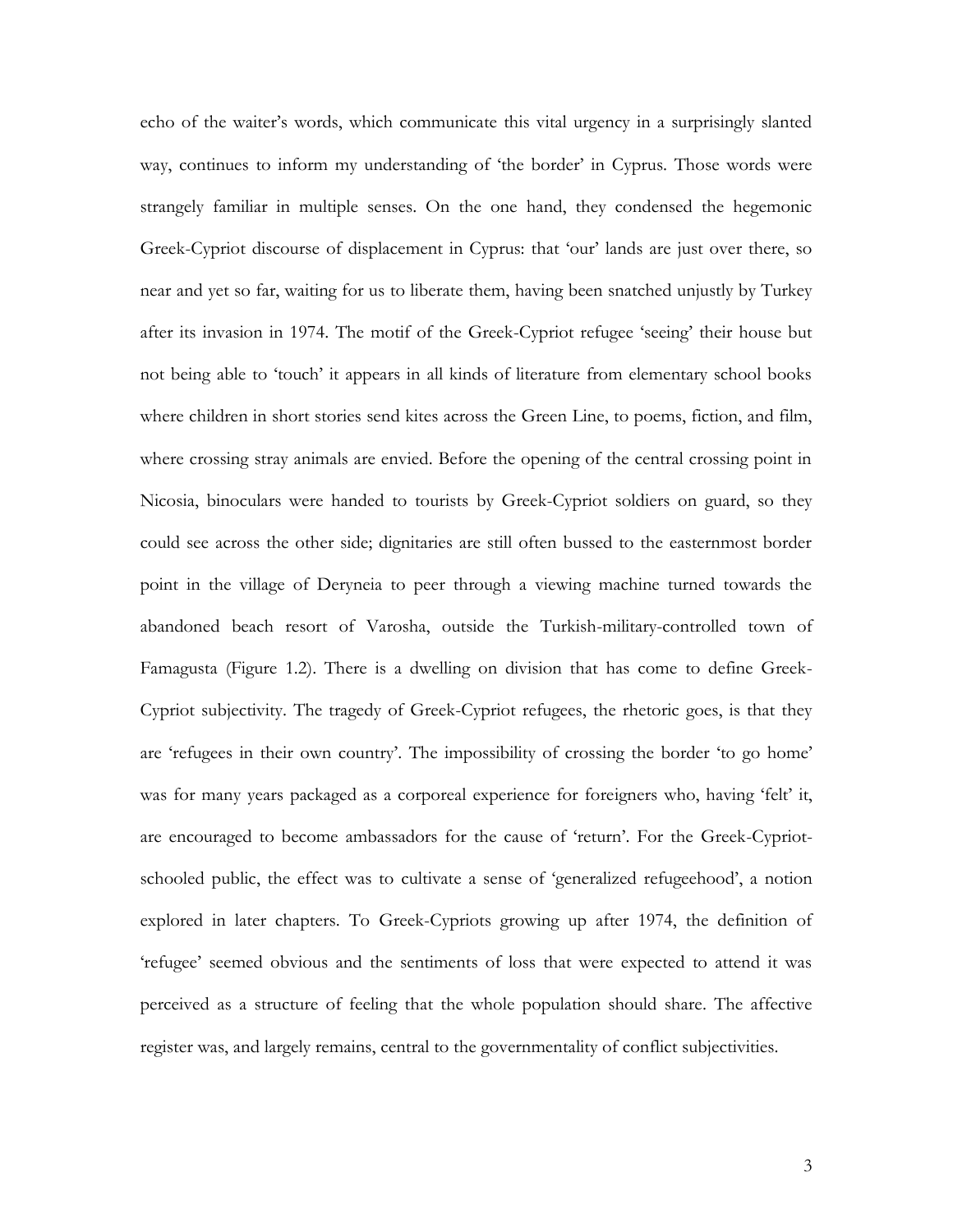So to hear this discourse articulated on the opposite side of the divide seemed strange – it was not 'quite' refugeehood. Firstly, the unreachable 'other side' was now the south, not the north. This was only partly strange. Turkish-Cypriots have often articulated longing for homes left in the south since 1963 and this has been well researched.<sup>1</sup> It is an articulation explicitly cognizant and opposed to the official rhetoric that has emphasized forgetting and looking forward to a brighter future in new homes in the north after the war of  $1974$ <sup>2</sup> Even when not explicitly opposed to official discourse, articulations of longing are positioned against this background, making the desire for return and lament for lost homes complexly ambivalent.<sup>3</sup> What seemed strange, in this sense, was a kind of geographic dislocation of affect. Not that in northern Cyprus homes in the south are not pined for, but that they are pined for in *this* way.

Secondly, the time of this affective expression seemed strange. The inability to 'go home' that produced this longing was not marked by the solidity of the border. It took shape precisely at the moment the border 'opened up', and when it seemed that in fact it was about to be dissolved altogether. Turkish-Cypriot authorities decided to allow crossings over the Green Line in April 2003, during a period (2002-2004) of intense political negotiations. At the end of these, a plan for reunification (the 'Annan Plan') was put to referendum in April 2004 and rejected by Greek-Cypriots. This deferred the dissolution of the border; but this was still to come in that summer evening of 2003, and the atmosphere of excitement was not conducive to such predictions, as I will explain in later chapters. The waiter's comment exemplified what much of border studies literature has recently been documenting: that changes in the operations of bordering (the materialities of borders, the apparatuses that govern them, and the practices that develop around them) are not evenly distributed across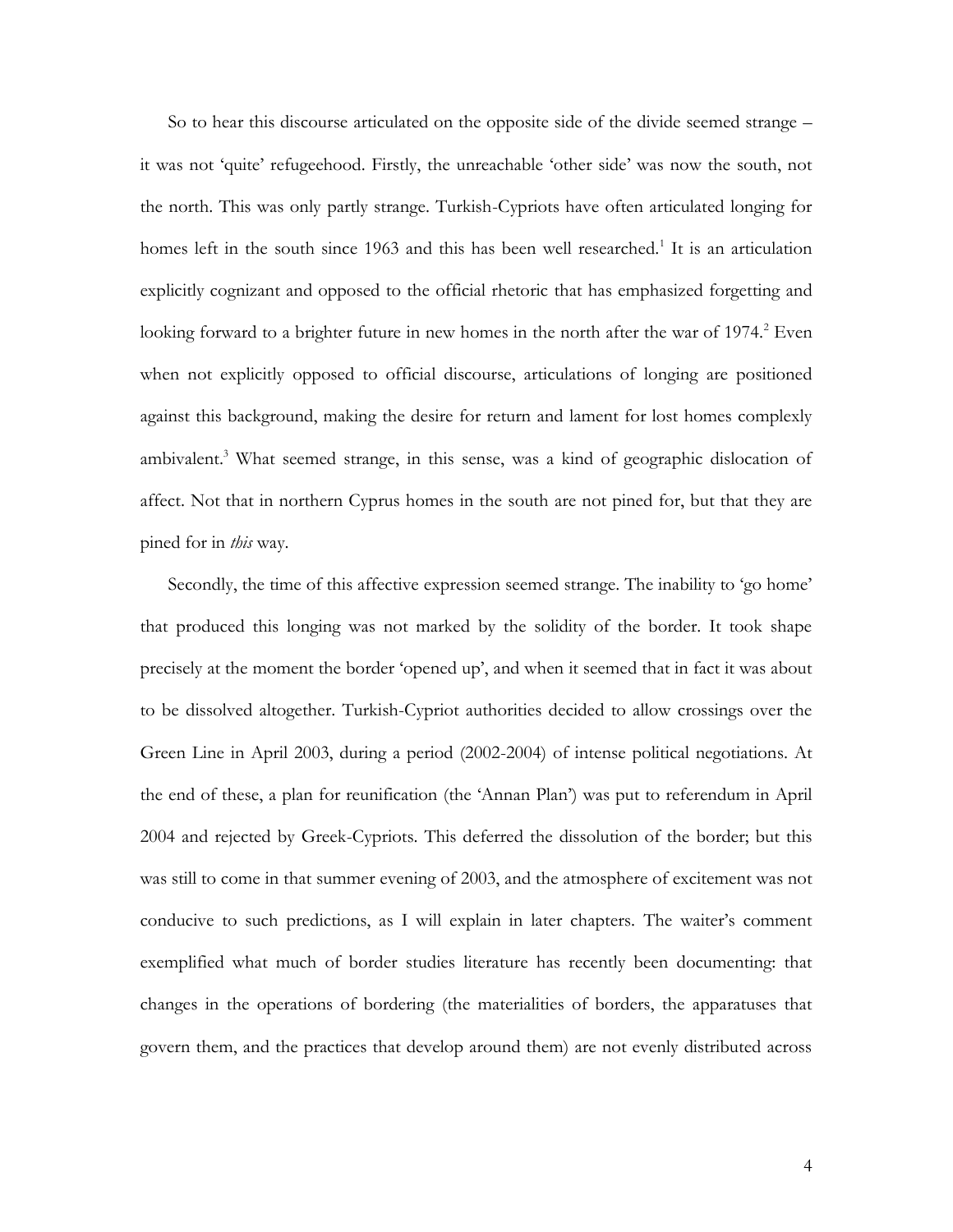populations. Instead, the easing of some movement might imply, or in this case accentuate, the restriction of other movements (Aas, 2011; Rygiel, 2010; Brown, 2010; Bigo, 2006).

The radical change in the operation of the border in Cyprus in 2003 meant that Cypriots now streamed across it. 'Going home' was one of the primary activities Greek-Cypriots with ties to the north had been engaging in, *en masse*, and on a daily basis throughout the previous months. Middle-aged men and women visited homes they remembered from childhood; elderly parents were driven to meet neighbours, friends, and collect agricultural produce from fields and movables saved and collected by those now living in their 'old' homes; youngsters were guided through houses that suddenly seemed much smaller and landscapes perhaps less grand than they had remembered or imagined. There was ambivalence here too in the encounters between different 'owners' and in the performance of 'return'. But there was a definite sense that the main barrier to whatever 'return' might ensue, was slowly being lifted. So on that evening, the emblematic articulation of Greek-Cypriot refugeehood seemed misplaced, in both place and time. This was not the time to pine for lost homes, but to celebrate their imminent recovery – for Cypriots.

And ultimately, the cause of that misplacement was the strangeness of a specific subjectivity. It seemed strange ultimately, to hear what I had come to recognize as a Greek-Cypriot discourse on loss, articulated by a 'stranger' – an immigrant with no apparent familial ties to Cyprus. There was an uncomfortable realisation of the presumptuousness with which I, and others, had approached 'the Cyprus conflict' up to then, which guided much of my questioning since. So what did its strangeness mean? Is the 'so near yet so far' discourse actually the articulation of something banally self-evident, perhaps, and not the epitome of Greek-Cypriot politics at all? And does this banality point to something universally applicable rather than a feature of a specific political culture? What is the affect that a sealed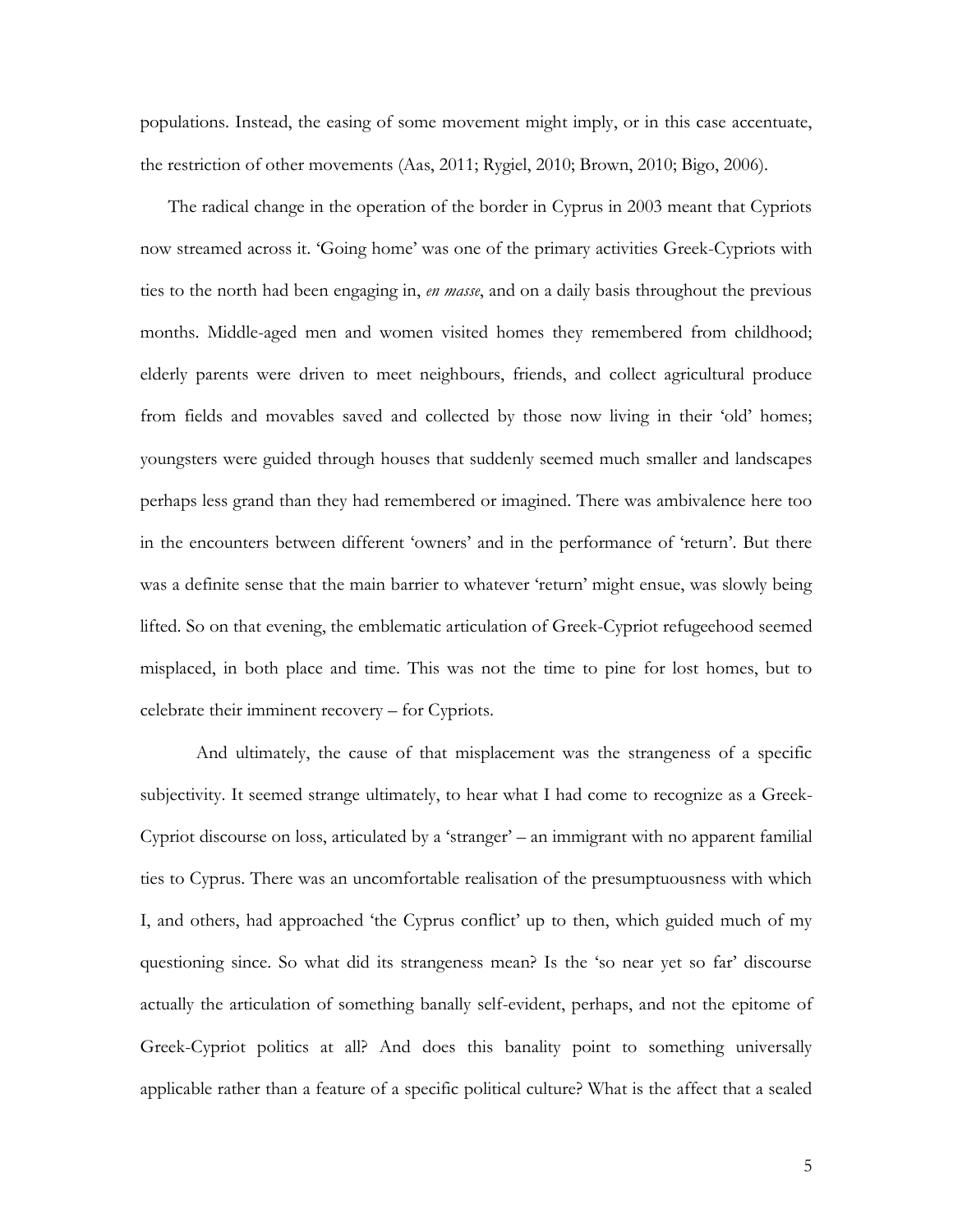border exudes and how does it come to surpass the conflict that sealed it in the first place? How do ethnic divides exceed the binaries that define them? At the time, the waiter's comment seemed a spontaneous attempt to relate the excitement of meeting someone coming from the side that had become inaccessible. I since wondered whether it might have also been mediated by the experience of having lived in the south and amongst the Greek-Cypriot refugee discourse (likely to have been expressed by people above him in the class hierarchy). But it is the questions about the excesses of conflict imaginaries and the losses they foreclose that I have repeatedly returned to, and which I want to highlight as inroads to re-considering the subjectivity of refugeehood in general.

To recognize that the waiter's discourse is 'misplaced' is to recognize the misplacement of subjectivity too. And to reflect theoretically on the validity of these analytics of misplacement requires that we ask where it is that subjectivity is 'correctly' emplaced in Cyprus. Who are Cypriots, and who are the proper subjects of Cypriot refugeehood? To probe this question requires examination of several layers of discourses about refugeehood, displacement, and loss, which I engage in later on. And most importantly, I argue, it requires engagement with the ways in which all these layers are connected to each other – examined under the metaphor of imbrication. Such imbrication is not unique to Cyprus. To return to the long-standing conflicts mentioned above, the discursive structures developed in Palestine, Ireland, and Spain govern and affect the experience and policy of migration today. In Northern Ireland, where bordering has undergone a similarly radical shift as in Cyprus after the Good Friday Agreement, the legacy of the conflict has created a familiarly 'grim reality for people of colour, refugees, and migrants' (McVeigh and Rolston, 2007:11) where the 'politics of identification… position migrants and minority ethnic communities within dominant sectarian discourse'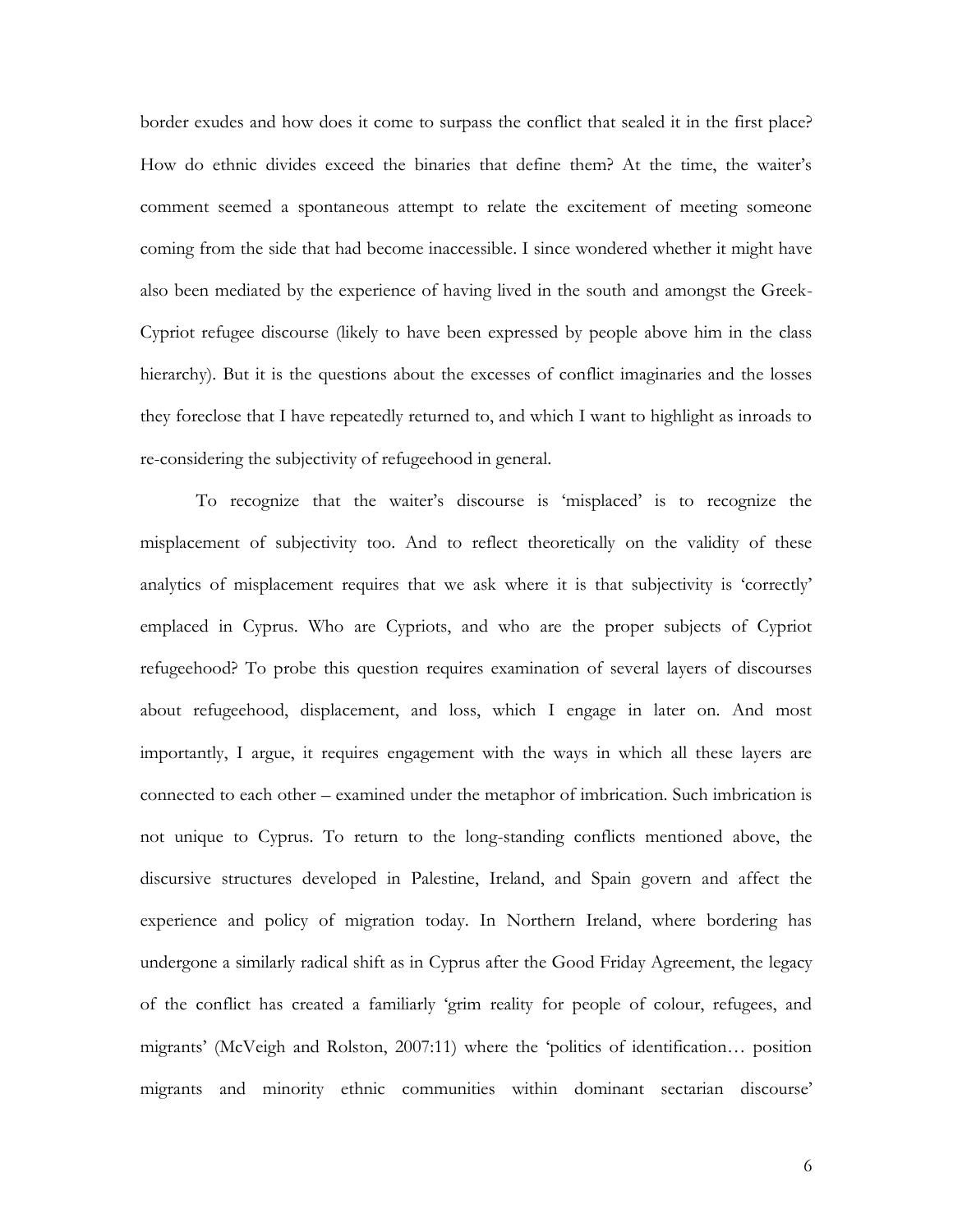(Geoghegan, 2008: 174). In Ireland, narratives of immigration and the legitimacy of refugees entail 'unresolved Irish memories of colonisation, the Famine, and emigration' (Moriarty, 2005: 6.7). The mired politics of occupation and international recognition in which the Isaeli/Palestinian conflict is embedded are another conflict facet familiar to Cyprus. International migration in Palestine arises through these politics as a question on which 'Israel demands the last word' and this results in limited and patchy regulation by the Palestinian Authority, as exemplified by failure to link regular work with regular stay (Khalil, 2008: 12; also 2010). And on the other side of the wall, 'Israel's labor migration policy reflects the state's continuous anxiety over a changing ethnoscape' (Rajman, Schammah-Gesser, and Kemp, 2003: 733), an anxiety stemming directly from the history of the conflict there, and resulting in the placement of irregular women migrants at the bottom of the scale. And in Spain, conflicts over autonomy and secession in the Basque region and Catalonia have differentiated both areas in their immigration policies. Catalonian parties have articulated opposition to centralising attempts from Madrid on the point of immigration policy resulting in sometimes more progressive and at other times more restrictive approaches, while Basque parties have built on 'the link between the promotion of internal diversity and Basque values' (Jeram, 2013). The legacy of conflict in Spain means, in short, that 'immigration is not so much a component of diversity as it is a vehicle through which existing diversities are brought to the fore' (Zapata-Barerro, 2010 : 171). These complex and multiple situations are in different ways reflected in the situations I examine in Cyprus. A major claim of this book is that the entrenchment of conflict structures in society and government implicates – and most importantly imbricates – forms of classification and exclusion, as well as the experiences that go with them, that stretch far beyond the conflict.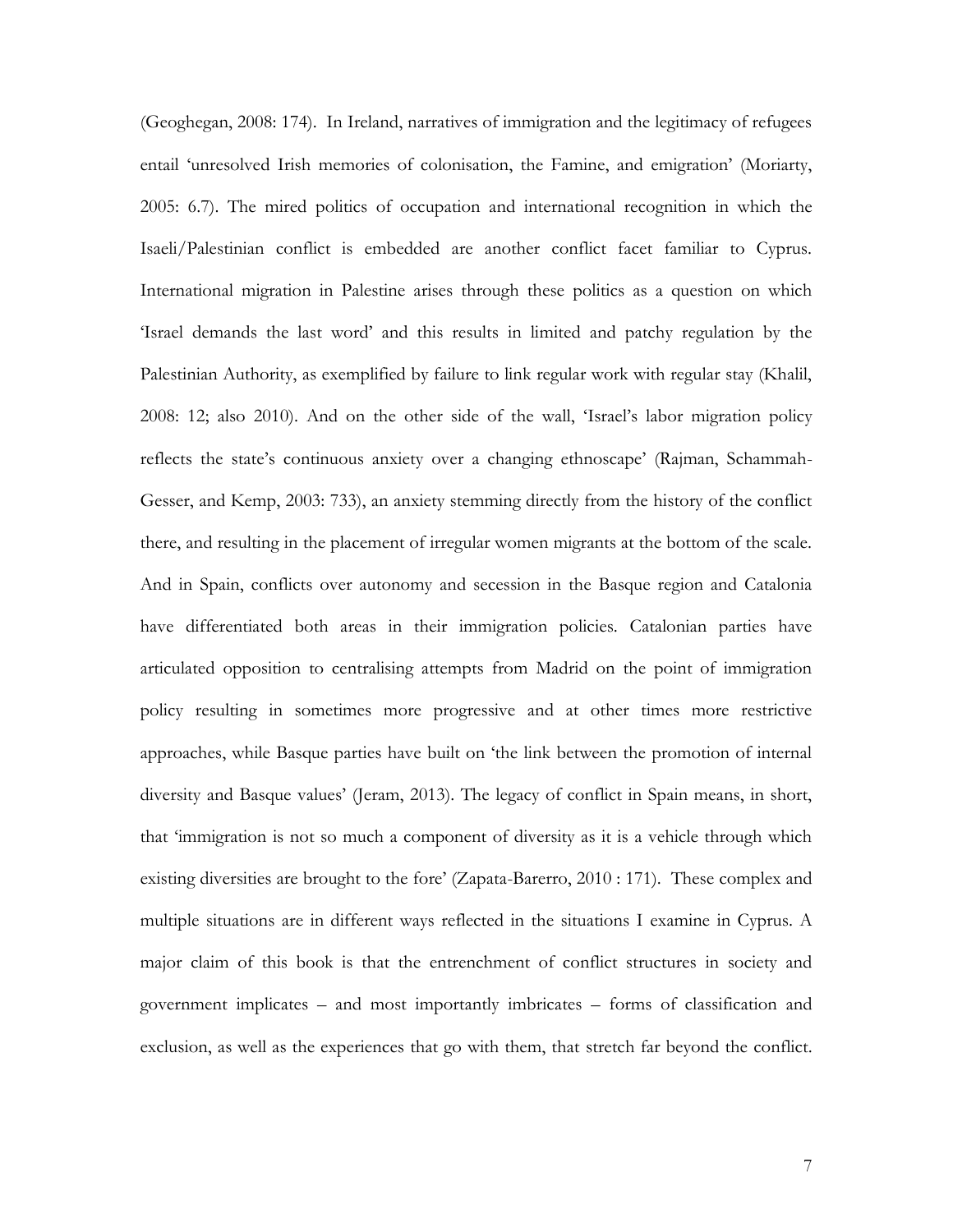And it is out of these imbrications that post-conflict subjects, of multiple positionings, emerge. In Cyprus, the framing of such imbrications is refugeehood.

# **Refugeehood, Power, and Conflict**

Received wisdom has it that refugees flee war. Much less is said about what they find after they do so, not in terms of their own reception, but in terms of the conflicted societies they land in. At the same time, much of the literature on forced displacement grapples with this seemingly simple link between conflict and refugeehood. One example is the long debate that persists over the appropriateness of the term 'environmental refugees' to level arguments about the need for protection of people who are forced out of unliveable habitats. And while at the start of these debates environmental degradation could have been tied to wars and conflict (El-Hinnawi, 1985; Gibreab, 1997), policy-makers today have to contend with the vast displacements that follow natural disasters and rising sea levels (Bates, 2002; Keane, 2003; Hartmann, 2010). This only confirms a basic tenet of refugee studies: that refugeehood is not an objective but a political category. As McNamara puts it, '[the assertion] that environmental refugees do not exist is still a social construction of environmental refugees, a subject identity reliant on an absence or negation of a particular characteristic or condition' (2007:15).

In the same way, the assertion that political and economic adversities can be separated out as producing refugees in the first instance and economic migrants in the second is also a social construction of refugees and economic migrants. This second debate, the most enduring in the field of forced migration studies, manifests the predicament of using legal standards to square politics and ethics. Many scholars have insisted for some time now on the need for policy-makers to extend the interpretation of 'refugee' so that it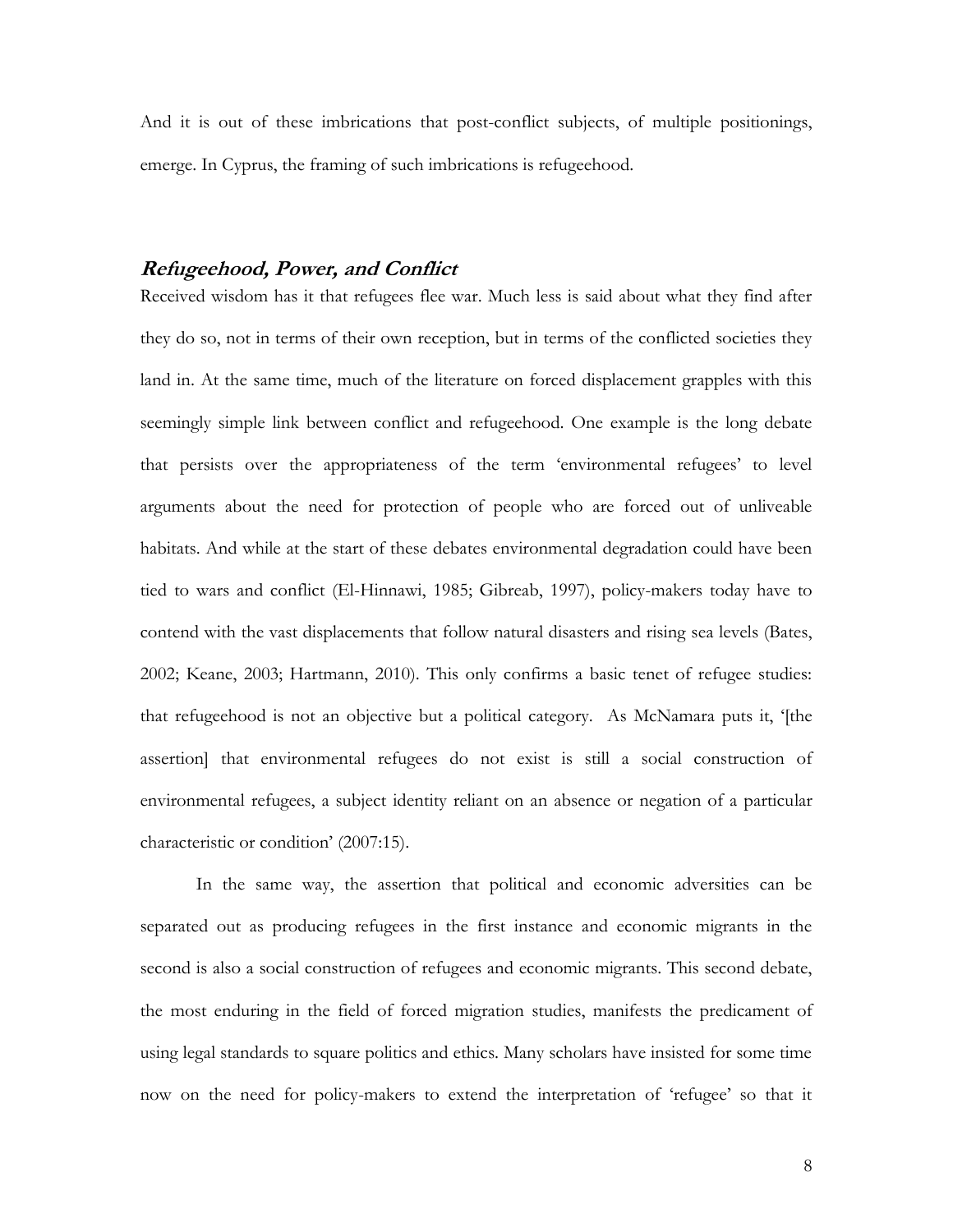accounts for the fact that people flee for multiple reasons and that most irregular migrants do not fall neatly under one of the two categories (political refugees / economic migrants) but somewhere in the vast grey area between them. They have convincingly argued that the insistence of states on this erroneously sharp distinction is a political tool that enables them to deny refugee protection to great numbers of people who should qualify for it (Gibney, 2004). They have also shown that the legal basis of labelling refugees is a shifting field itself: over the last two decades, argues Zetter, "the refugee label has become politicized, on the one hand, by the process of bureaucratic fractioning which reproduces itself in populist and largely pejorative labels whilst, on the other, by legitimizing and presenting a wider political discourse of resistance to refugees and migrants as merely an apolitical set of bureaucratic categories" (2007: 174). At the heart of this regime, Andersson has more recently argued (2014), lies a vast industry that relies on security and surveillance apparatuses and employing humanitarianism and development discourses to meet out profits on everyone but irregular migrants. And even though Andersson brackets out the legal debate and the terminology of 'refugeehood' from his study, he makes it clear that this is the performative stake in the entire operation of what he instead terms the 'illegality industry'. This use and abuse of the legal concept (Schuster, 2003) also elicits differentiated practices of migration, we now know – far from being docile victims, asylum-seekers make choices, often based on considerations of these shifting legal apparatuses (Schuster, 2005). But for precisely these reasons, others have argued, it is vital to insist on maintaining refugee status as a special category requiring protection irrespective of political priorities (Hathaway, 2007). Ironically, while this debate about the correctness of classifying 'convention refugees' as different from others (e.g. refugees, internally displaced persons, individuals in need of humanitarian protection) hinges on the interpretation of the parameters of the 1951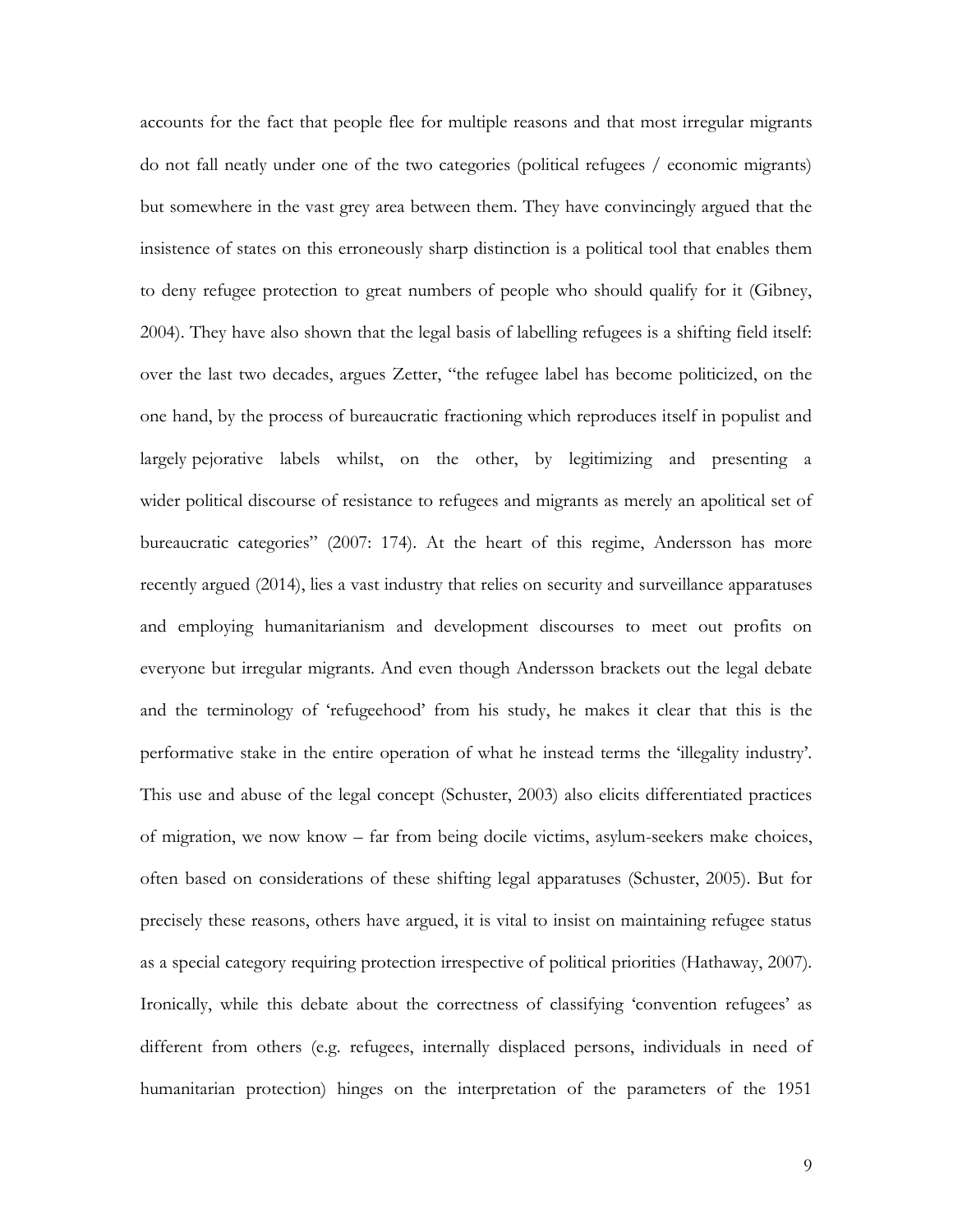Convention Relating to the Status of Refugees (henceforth the 1951 Convention) as if these clauses could be objectively upheld, at the same time that all sides agree that their implementation in practice is political.

This book looks at these politics in an expansive way that stretches beyond the legal frame of the 1951 Convention application. It traces how legal parameters produce political subjects who are oriented in specific ways vis-à-vis refugeehood, explicitly or unbeknownst to themselves. An 'economic migrant' who pines for a home in southern Nicosia but not one in south Asia; asylum-seekers whose claims may be judged on whether they have crossed a ceasefire line in Cyprus but not multiple such lines before getting there; foreign women who suffer violence normalized by a militarist structure sustained through concepts of refugeehood; Cypriots who engage in litigation battles because their losses are not properly scripted into the calibrations of refugeehood by the powers that be. All these subjects fall out of the strict definition of 1951 Convention 'refugees'. And yet, their subjectivity is determined by how that definition is understood and diverges from local uses of the term 'refugee' – uses that are multiple, plural, and far from unitary. Attention to these subjectivities and their (re)productions provides a clearer sense of the tensions and contestations in the foundational concepts that are present in the discussion in refugee studies, forced migration, and displacement.

In the pages that follow, I explain how, in Cyprus, the label 'refugee' has come to denote the victimized condition of the national self in remarkable divergence from the script of the 1951 Convention; how that subjective positioning can be internalized by others who do not belong to the national group but who are remarkably fluent in the idiom of longing for the other side; and also how it has constructed a solid basis for excluding a number of people who feel they too have legitimate claims to 'refugeehood'. Taking the situation in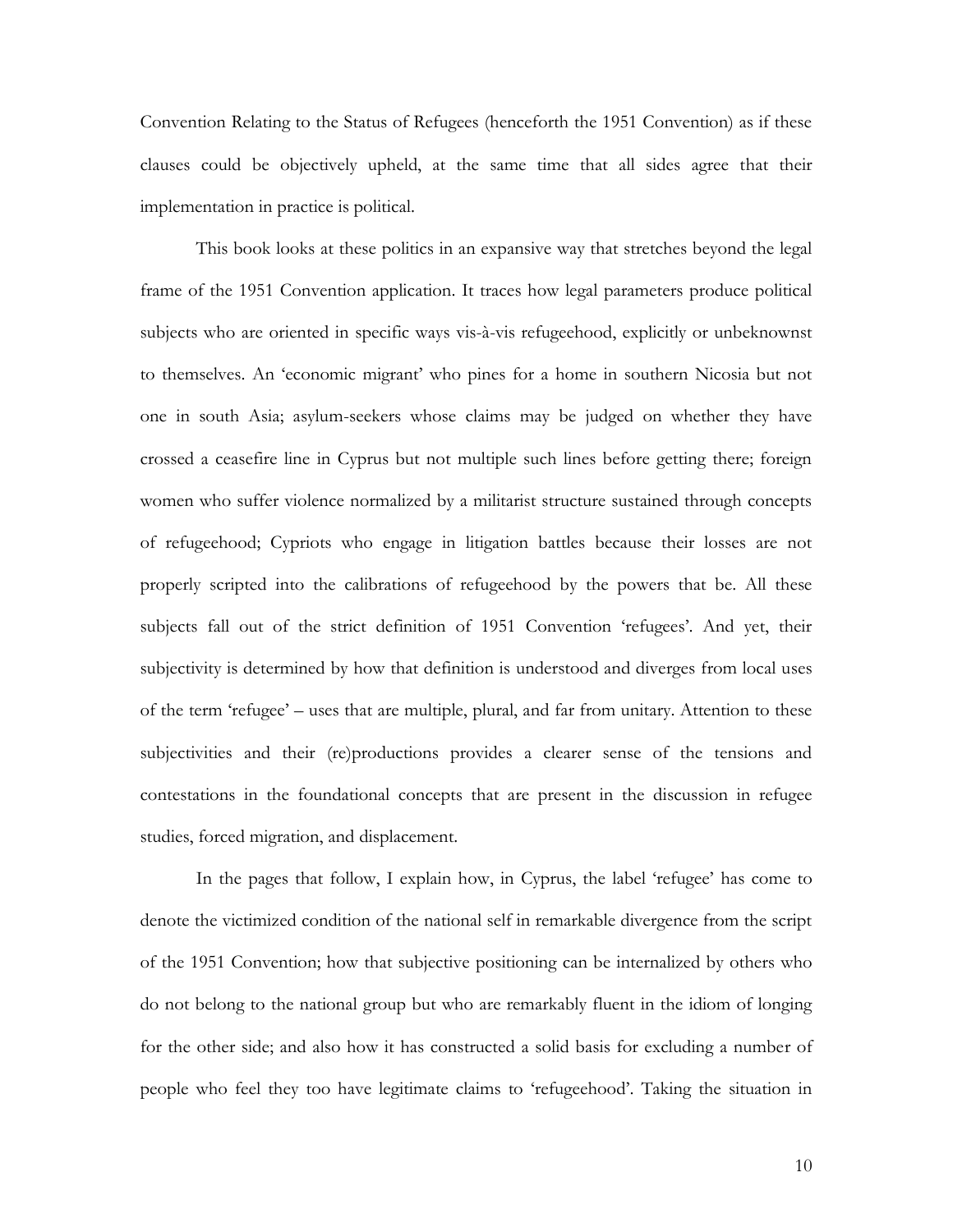Cyprus as exemplary of the governmentalities that inform applications of the 1951 Convention elsewhere, I argue that it is from these exclusions, and the claims of loss that they deprioritize that we have to begin constructing the political field within which the 'refugee' label comes to create refugee subjects. And it is precisely that political subjectivity that the term 'refugeehood' as I use it here is meant to convey. Those losses that officialdom classifies as 'minor' in Cyprus and discounts from the hegemonic imaginary of loss constitute fields of experience, modes of being, affective dispositions, reflections on the legal, orientations within the political. They are not descriptors of identities that we might take for granted (refugee, non-refugee). Refugee*hood*, and not refugee*ness*, is not an 'identity' but a subject position that is in this case thoroughly invested in the Cyprus conflict. And it is one that determines not only the status and position of 'refugees' on the island (however we define them) but of everyone living on one or the other side.

In Cyprus, refugees (in the 1951 Convention sense, but arguably beyond it too) do not *just* flee conflict. They also land into it, whether they have arrived here having fled other conflicts, or whether they have fled their homes on the island years ago. Consciously or unbeknownst to them, people on the island live with a conflict that determines their everyday lives in significant ways. The temporal connections between conflict and refugeehood exist here in the multiple. They orient political subjectivity towards transition by fostering a rhetoric of return at the same time as they solidify this rhetoric, making such political subjective orientation permanent. Refugeehood in this sense is not only shaped by specific national discourses, that Malkki suggests are incredibly pervasive even beyond national and territorial boundaries (1995: 4-6) – it is also a key factor of the 'national order of things' (ibid). So a central point of analysis in this book is about how displacement comes to displace other displacements – as when for example people are made to feel 'less refugee'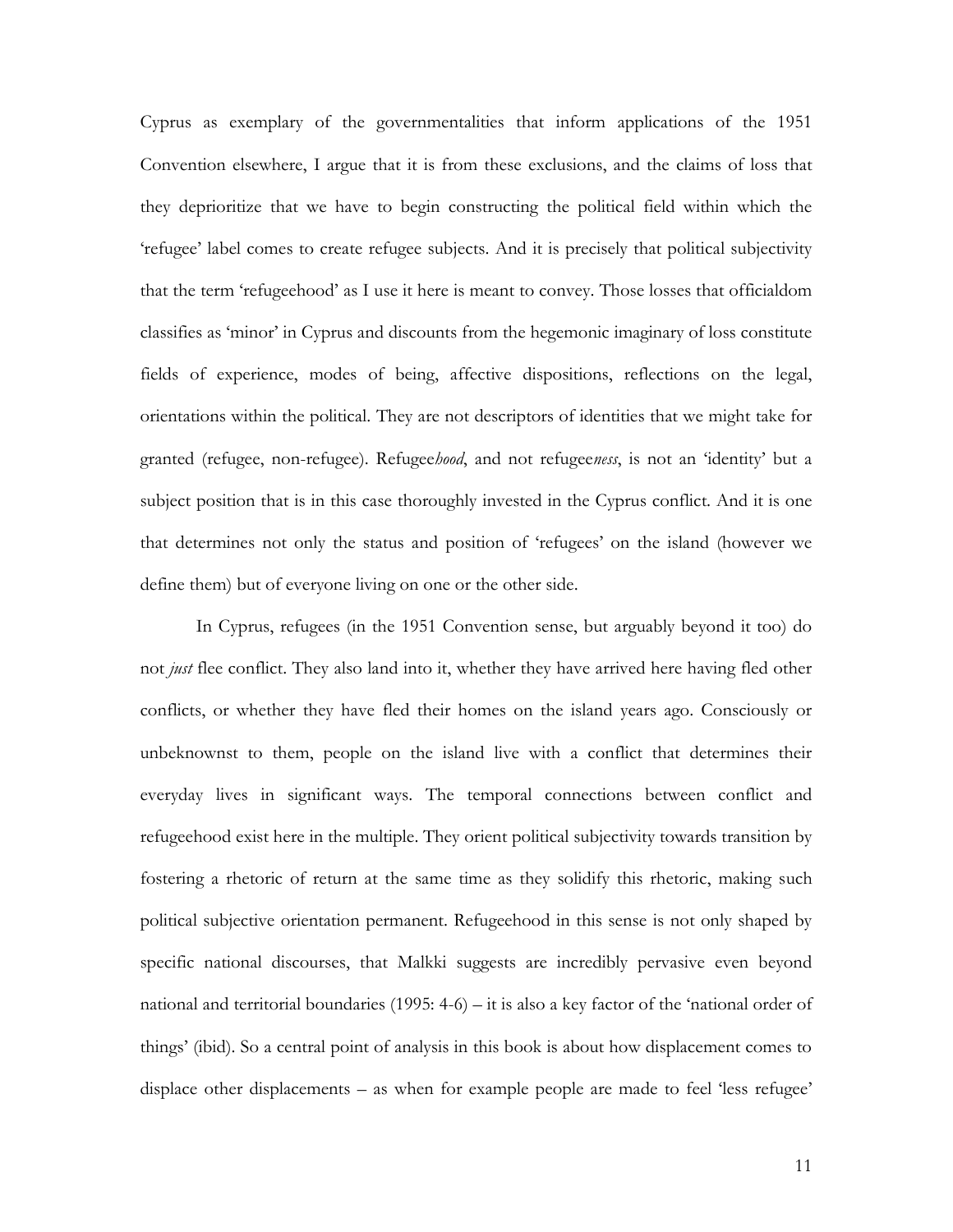than others, or where their refugee identity is questioned or denied altogether. For if refugee subjectivity hinges on the conditions of empowerment, as Malkki's study shows, the Cypriot case prompts us to rethink the temporal manifestations of governing refugeehood. Malkki argues that Hutu refugees in the Mishamo refugee camp were less empowered than those settled in Kigoma town because of their attachment to the refugee identity (ibid: 8-17). This attachment shares similarities with Greek-Cypriot refugee discourses, giving pause for rethinking how the temporal governmentalities of refugeehood might produce diachronically disempowered political subjects.

Part of the problem is that in Cyprus, as in other protracted conflicts like Palestine (Chatty, 2010), refugee identity endures across generations. At this point in 2016, third generation refugees would themselves be young adults. It is also a matter of the quality of 'durable solutions' (Harrell-Bond, 1986) and the fact that the solutions provided by the state at various phases of the conflict were embedded in a logic of temporariness. Those grandchildren of 1974 refugees have come to expect different things of their displacement certification documents, their 'refugee cards' as they call them, than their parents did. And it is also that while repatriation did not materialize for many refugees in Cyprus, the re-building of lives that renders 'refugee return' always a misnomer (Hammond, 2004) began shortly after that crisis point. Tent-comprised refugee settlements might loom large in the imagery of refugeehood in Cyprus, but their actual existence was relatively short in the Greek-Cypriot case (they were dissolved by 1976). So even though temporality is a crucial factor in the multiple layering of refugeehood in Cyprus, it is not the passage of time per se, or the views on history and the nation, or even the infrastructures that mark continuity and belonging that are at stake. It is how time is governed that makes the difference and how time is used to distinguish some refugees from others who are officially excluded from that category.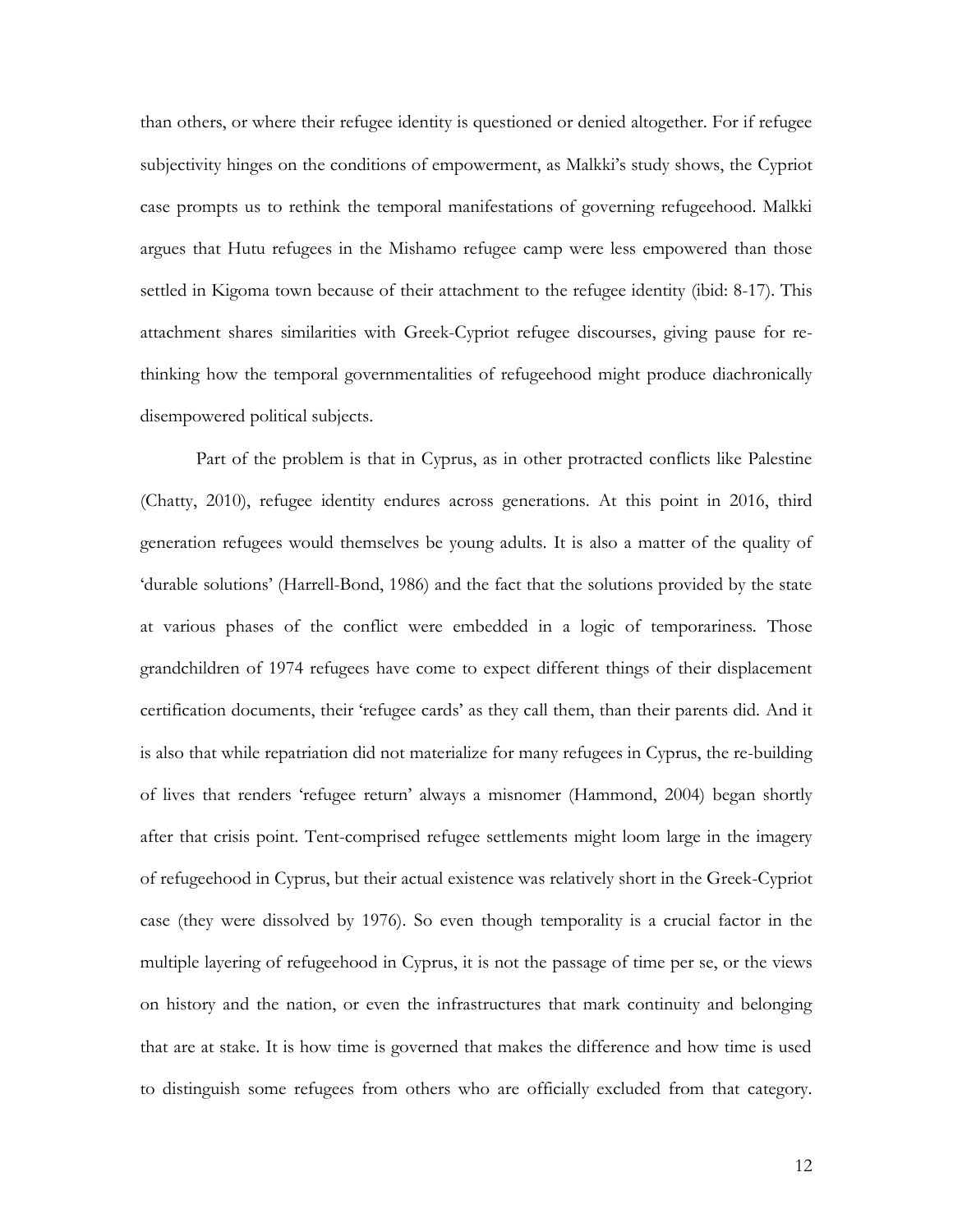And that time refers not only to the temporality of waiting that has recently been pointed out in migration studies as a predicament of irregular mobility (Andersson, 2014; Griffiths, 2014; Conlon, 2011). It refers also to historical time which marks out major events that created 'proper' refugees and other events that created other forms of displacement – in the language of law and policy. It is that governmentality of time that emplaces people, infrastructures, law, and affect within and outside refugeehood.

Cyprus has served as an important example in understanding conflict and development. Even in 'early' studies there was a concern to look beyond the moment of flight to the ways in which refugees manage lives and uncertainty (Loizos, 1981; 2008; Volkan, 1980; Zetter, 1991). Nearly four decades after that seminal study of Greek-Cypriot war refugees (Loizos, 1981), the question today is not development but the detrimental effects of those policies and logics that had initially appeared successful. The refugees at the focus of this book are not the coherent groups that make up classic ethnographic casestudies. They are the marginal groups that the 'refugee' label keeps out. In this sense, it could be said that the book departs from mainstream research on displacement. It examines refugee subjectivity as a structural aspect of citizenship regimes. It looks at specific but multiple refugee groups differently integrated in the same location. Analysing their battle with integration, it recasts 'refugee' as the foundational concept for establishing structures of exclusion. It is a study of what 'refugeehood' does on an everyday basis across society.

Refugee studies have for good reason argued for a need to view refugees beyond victimhood. It is a call, as Nyers (2013) shows in a careful examination of UNHCR, activist and other refugee-focussed discourse, that is easily expounded, but nearly impossible to achieve in a context where the proof of refugee status is so intimately tied to victimization (also Fassin and Rechtman, 2009). What I present here brings the argument full circle. I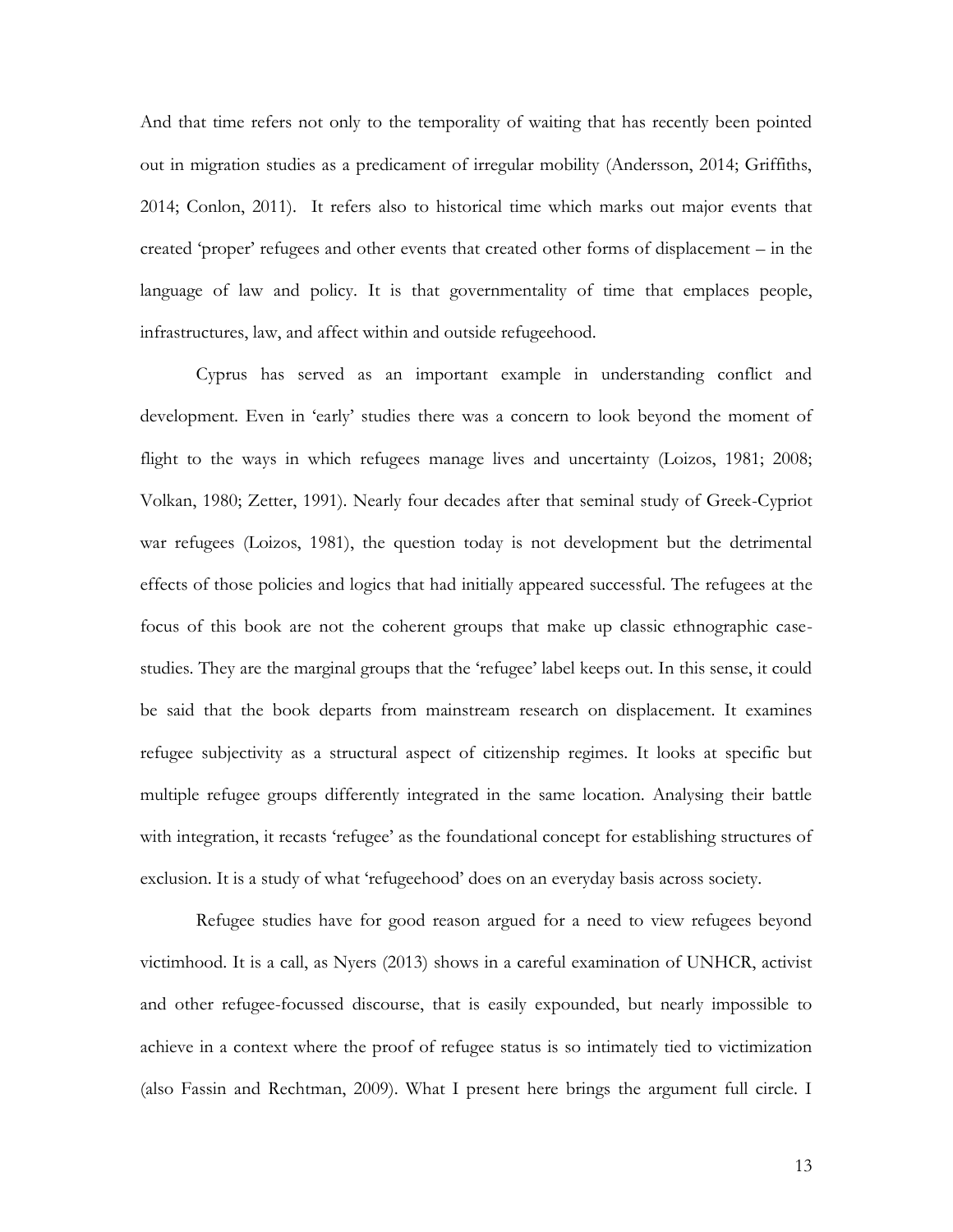revisit the image of the *sans papiers* as an iconic political figure to argue that multiple exclusions and possibilities arise within the evolving structures of displacement and accommodation. I want to recast the relationship between refugees and conflict, as a relation of power in a Foucauldian sense, meaning that the question we should be asking is not about a property that is or is not (power, conflict, refugee), but qualities that morph and change.

It is incredibly apt that since 2015, faced with a purported 'refugee crisis', which is rather a crisis of refugee reception in Europe, citizenship scholars are turning to one of Foucault's shortest texts to speak about the confrontation of people and governments.<sup>4</sup> In it, he speaks of a division of labour between people who are indignant and talk on one side and governments who deliberate and act on the other. <sup>5</sup> This is immensely instructive for the work of scholars who have thus far argued that citizenship is not a binary (in or out, passport-holding or not), but a matter of gradation (native, minority, migrant, naturalized).<sup>6</sup> The destitute Vietnamese boat people that prompted the writing of Foucault's Geneva address may be the extreme of victimhood, but power morphs through them into the call for accountability that international citizenship mounts. Loss remains a key theme here.

Images of destitution in the iconic refugee figure are prominent in other philosophies. Derrida's notion of 'hostipitality' (2000), uses the image to call for cities of refuge that do not prefigure mutuality as a condition of care. The image is also present in the figure of the person who remains unaccounted for by government mechanisms in Badiou's vision of Evental (revolutionary) sites existing outside the 'situation' (2001). This divestment of subjectivity (regained either by these figures themselves or by others speaking on their behalf or giving them refuge) is power-laden and political. It is as if the refugee is the ground zero from which philosophy can become political. Agamben's insistence on the process by which encamped Jews were moulded into 'bare life' figures after deliberately being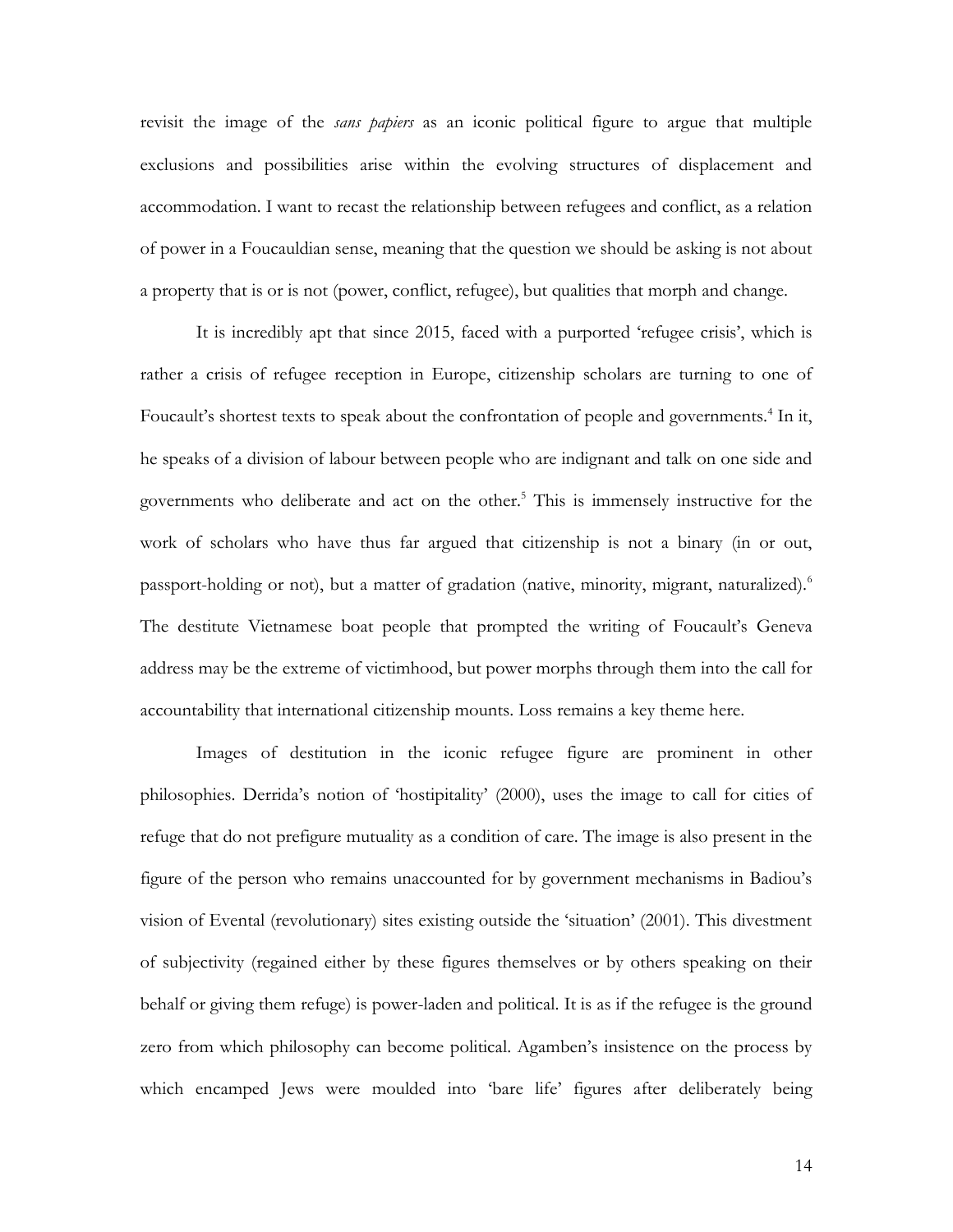denationalized by the Nazi regime (2004; Arendt, 1951) is precisely about that process both as analytical tool and a philosophical question. His answer on both counts is to insist that being a *sans papiers* is not a condition but a political process. But if today it is today an undoubted fact that refugees have agency and that the stripping of life to its 'bare' form is no simple task (even in the face of proliferating camps across European spaces), we must now reconsider how and why we have come to think of refugees as totally lacking that agency in the first place.

Arendt, the foremost theorist of the *sans paper* subject brings us back to the political underpinnings of refugee terminology: 'The term "stateless" at least acknowledged the fact that these persons had lost the protection of their government and required international agreements for safeguarding their legal status. The postwar term "displaced persons" was invented during the war for the express purpose of liquidating statelessness once and for all by ignoring its existence', she writes (1948: 355).

It is often remarked that Arendt's analysis of the refugee situation, and also Foucault's, are prescient of what we are witnessing today. It is vitally important, in making such remarks however, to clarify that what is current in their analyses are not some chance characteristics of a 'situation' but the parameters within which the links between refugees, conflict, and power emerge. What sounds hauntingly familiar today is the realisation that the 'more the number of rightless people increased, the greater became the temptation to pay less attention to the deeds of the persecuting governments than to the status of the persecuted' (ibid: 374). It is not random 'things', actions, situations, that we see today that resemble what Foucault and Arendt saw, but deliberate practices that have endured their criticisms. In practice, cities of refuge may be configured by ambivalence as Derrida predicted, but that ambivalence comes to look very different when it becomes imbricated in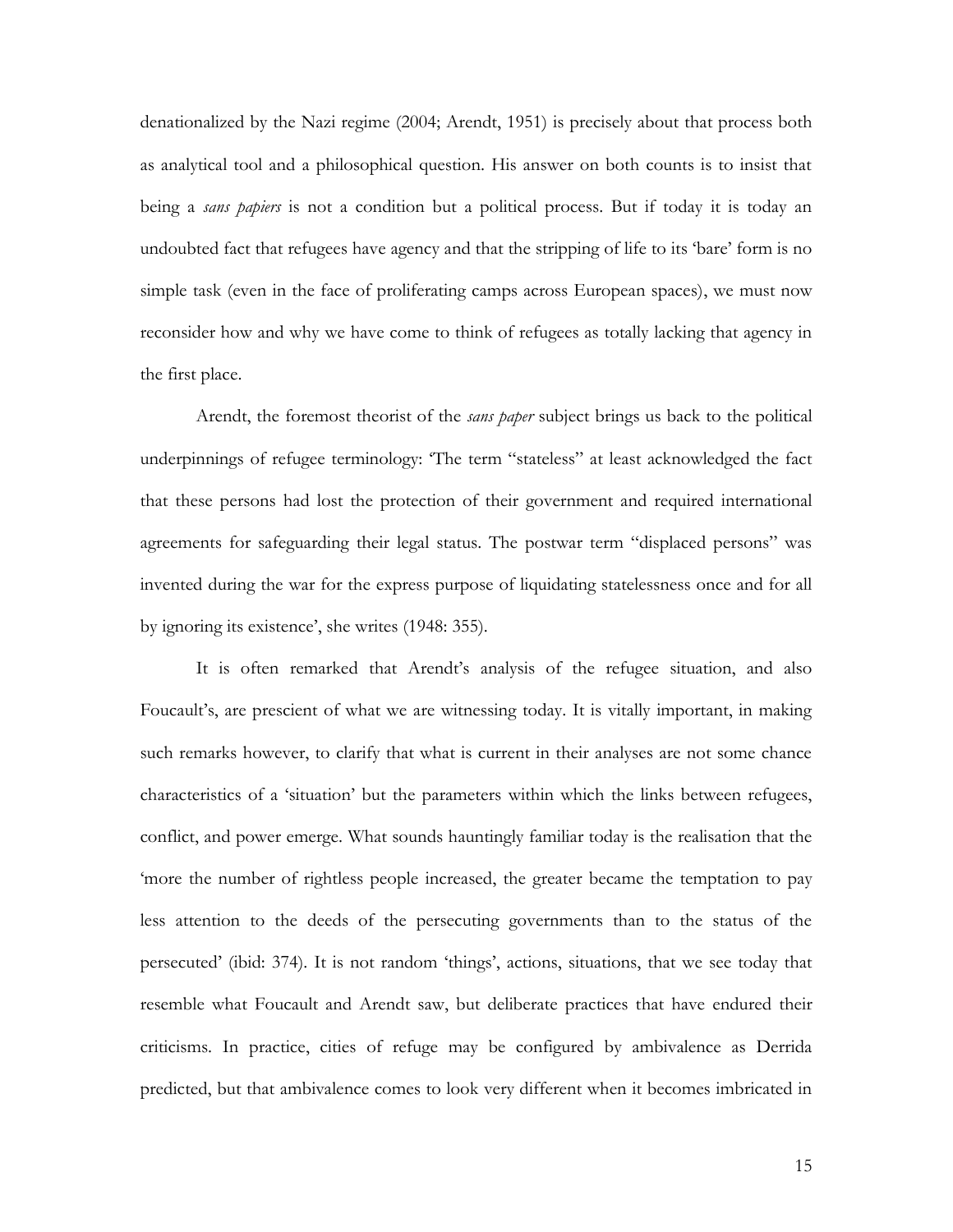specific national discourses and politics of locality. The affective ambivalence articulated in 'hostipitality' could easily be read alongside Papataxiarchis' analysis (2016) of native responses to the arrival of refugees (estimated at three to five thousand a day) on the island of Lesvos in the summer of 2015. Papataxiarchis frames the response within a discourse of 'patriotism of solidarity' (ibid), a conditional kind of humanitarianism that sets up cities of refuge open to everyone unconditionally, but which succeeds in doing so only in the knowledge that such lifting of conditions is temporary – and which ultimately falls back on well-established connections between hospitality and national identity.

In the following pages I argue that it is by examining the politics that produce the status of the persecuted between scales of legal and political priorities that we can put the attention back to the practices of persecution. And when we do that, we also see that persecuting governments are not only the ones from whom refugees flee, but those to whom they appeal for refuge too. A careful and critical calibration of loss is required, I argue, that pushes the debate past the binary either/or approach and examines how the evaluation of loss operates; who and what it subjects; what actions and agency it elicits; what it produces, and what it forecloses.

# **Imbrications**

Refugeehood is about the intricacies of citizenship. As it is treated in this book, it does not signify the lack of citizenship. If anything, in Cyprus, refugeehood could be thought of as a privileged position in civic subjectivity. What it shares with mainstream accounts of it, however, is that either through presence or through lack, it defines citizenship. These links are not simple or stable; they are uncertain, shifting, unexpected. But they nevertheless emanate from firm structures that exist and are maintained by daily work on the governmental, legal, and affective planes. As a way of maintaining this double focus on the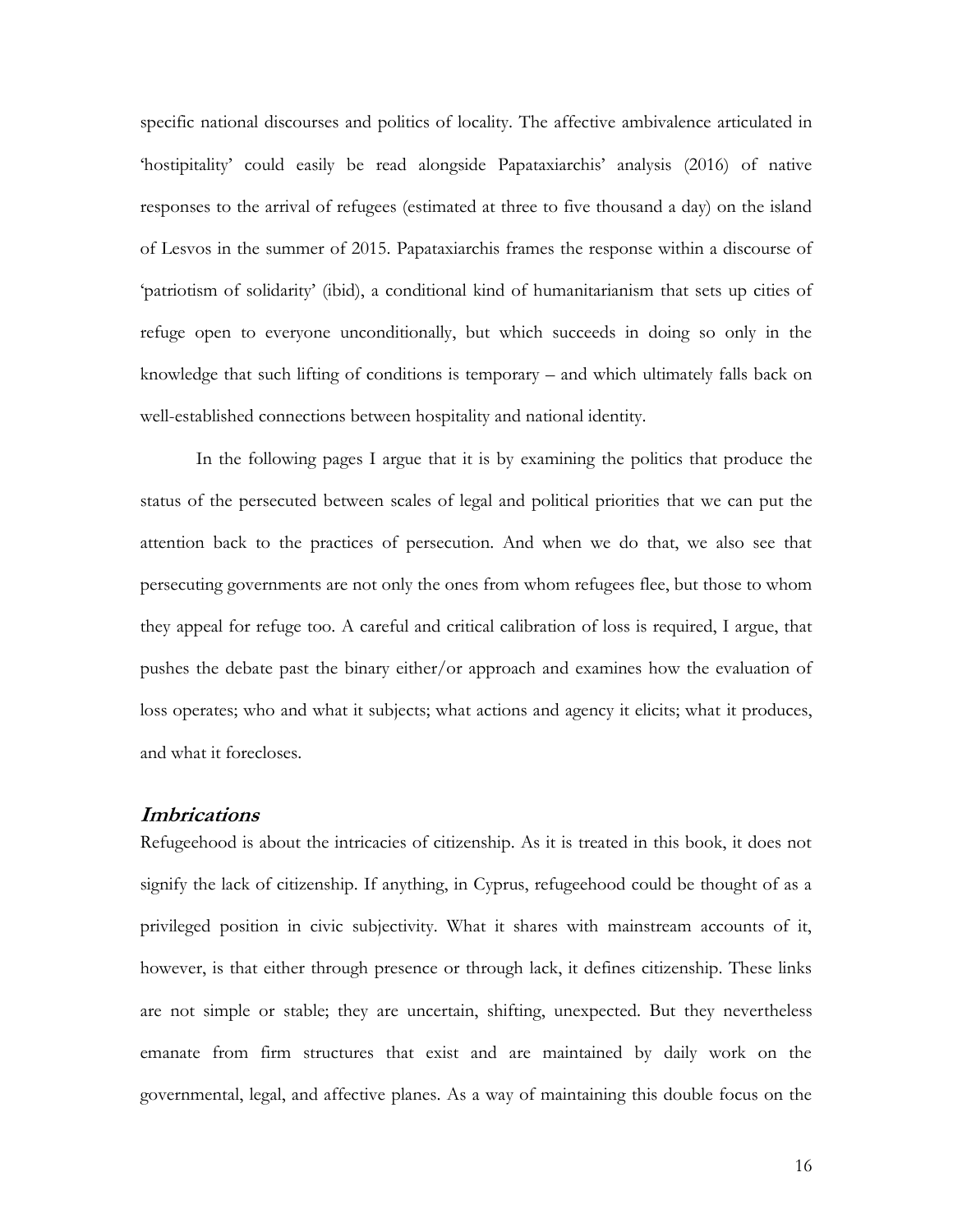structural aspects that need to be questioned, and the shifting aspects of what actually happens at the intersections of individual and governmental practice, I use the idiom of imbrication.

In the wake of well-rehearsed post-structural critiques, a call for such 'double focus' might seem tired. Yet it is in the context of an increasingly obvious need to account for 'structure' that much of the current theory seeking to understand the neo-liberal order is emerging. And yet, that 'structure' can longer be a simple question in the way that middleway theories like structuration (Giddens, 1984) might have suggested earlier. The questioning of what exceeds materiality in the most tangible of objects that actor-network theory asks is exemplary (Latour, 2005). The emergence of geography as a key domain for understanding complex capital shifts (Harvey, 2001; Sassen, 2011; Thrift, 2008) is equally indicative. Structure is important to seminal post-structuralist texts exactly because it bears the possibility of deconstruction (Derrida, 1976) and the dissolution of single-order signification (Baudrillard, 1973). It is from this perspective that I keep returning to structures, metaphorically in the image of a roof, and analytically in the case of governmentality apparatuses, in the book.

Foucauldian governmentality, the full force of which emerged in Anglophone analysis after the translation of his oral work, in the form of *Collège de France* lectures (2004; 2008; 1009; 2012) hinges on exactly this centrality of structure even in the most counterconductive formation of self.<sup>7</sup> Central to Foucault's concept is the double facet of discipline and care, working not in separate domains (as for example in the repressive and ideological apparatuses of Althusser [1971]) but arising within the same field. The working of power in governmentality is about the subscription and reproduction of ways of being governed from within. And this 'within' is again, a double ground when we are dealing with biopower: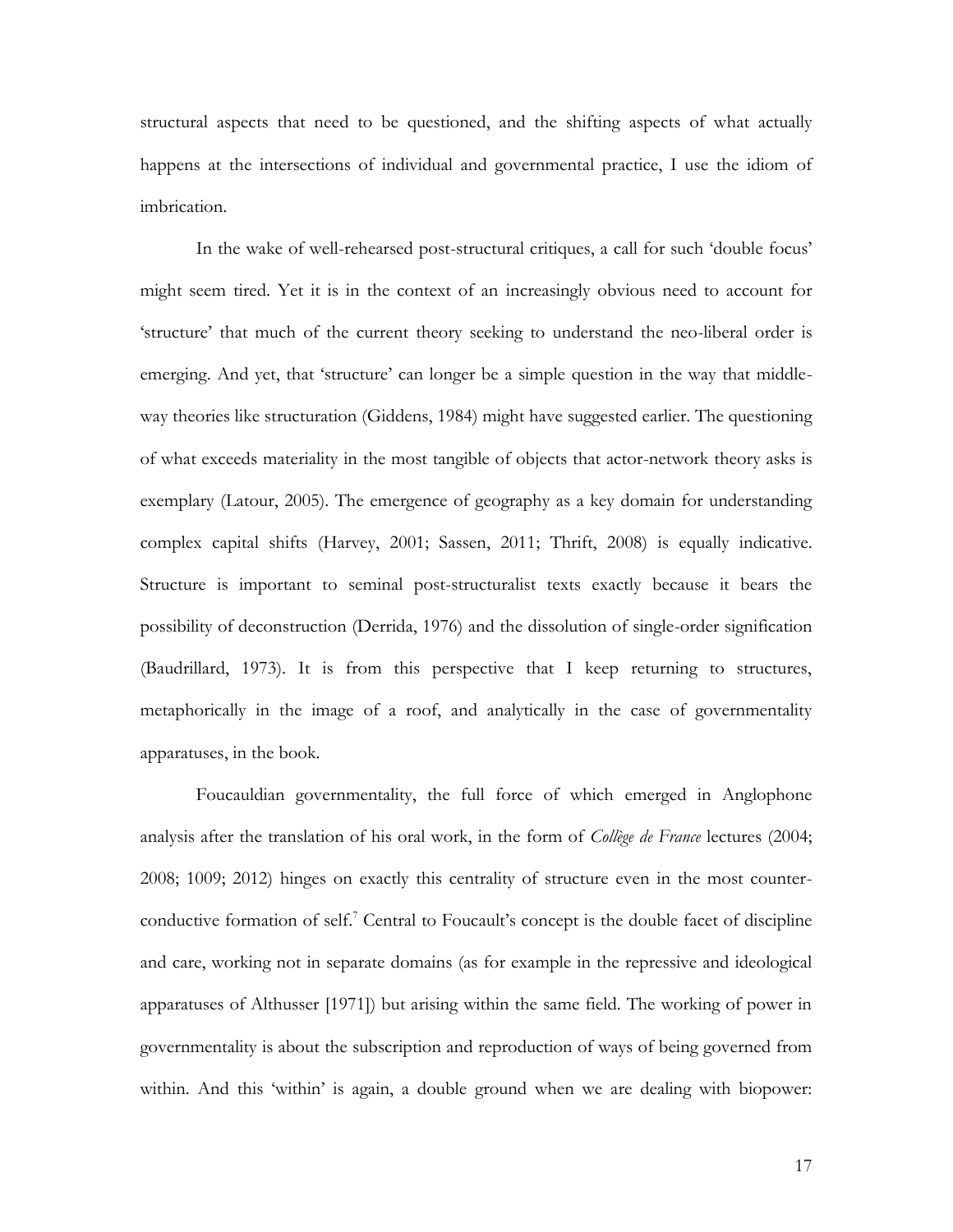working on the level of the body as well as on the level of population, both of which are produced by biopolitical governmentality. Thus, a body of citizens is posited as the 'population' and defined by particular characteristics down to the individual body level, but then (or rather so that) governmental apparatuses can be put in place to ensure the congruence between the putative 'population' and the actual bodies being governed. In my earlier work I examined such practices in depth with reference to the rendering of 'minority' populations in Greece (2013). I am here developing a much more encompassing concept of 'minoritization': I am talking of particular and generally targeted exclusions (such as the situations of Turkish speakers in northern Greece), but at the various forms of governing put in place that exclude or discount a much broader spectrum of experience – in fact the vast majority of population who do not fit the ideal. And they do so not always, perhaps not even mostly, in a targeted way, but often inadvertently, as a by-product of other governmental conducts. That is how *minor losses* arise. Minor losses are thus also a double concept because they are conducted through a central figure of the victim but found wanting, and lose out, with reference to that victimhood.

But that conduct through the ideal, is precisely what also elicits counter-conduct. For as soon as that ideal is recognized as such, it is recognized as a dispositive of government and not an actual body or population part. It is recognized for the incongruence between the 'us' that population is meant to solidify and the exclusion of 'me' effected in the process. This is the workings of performativity that Butler's earlier work on Foucault tackles (1996). For Butler, performativity emerges in the space between subjection and subjectivation as a destabilizing condition of selfhood  $(1996) - a$  'real' self, just as a totally performative persona recedes from view. And this allows space for critique and, I argue, the contemplation of being conducted otherwise. What I want to highlight through the idiom of imbrication then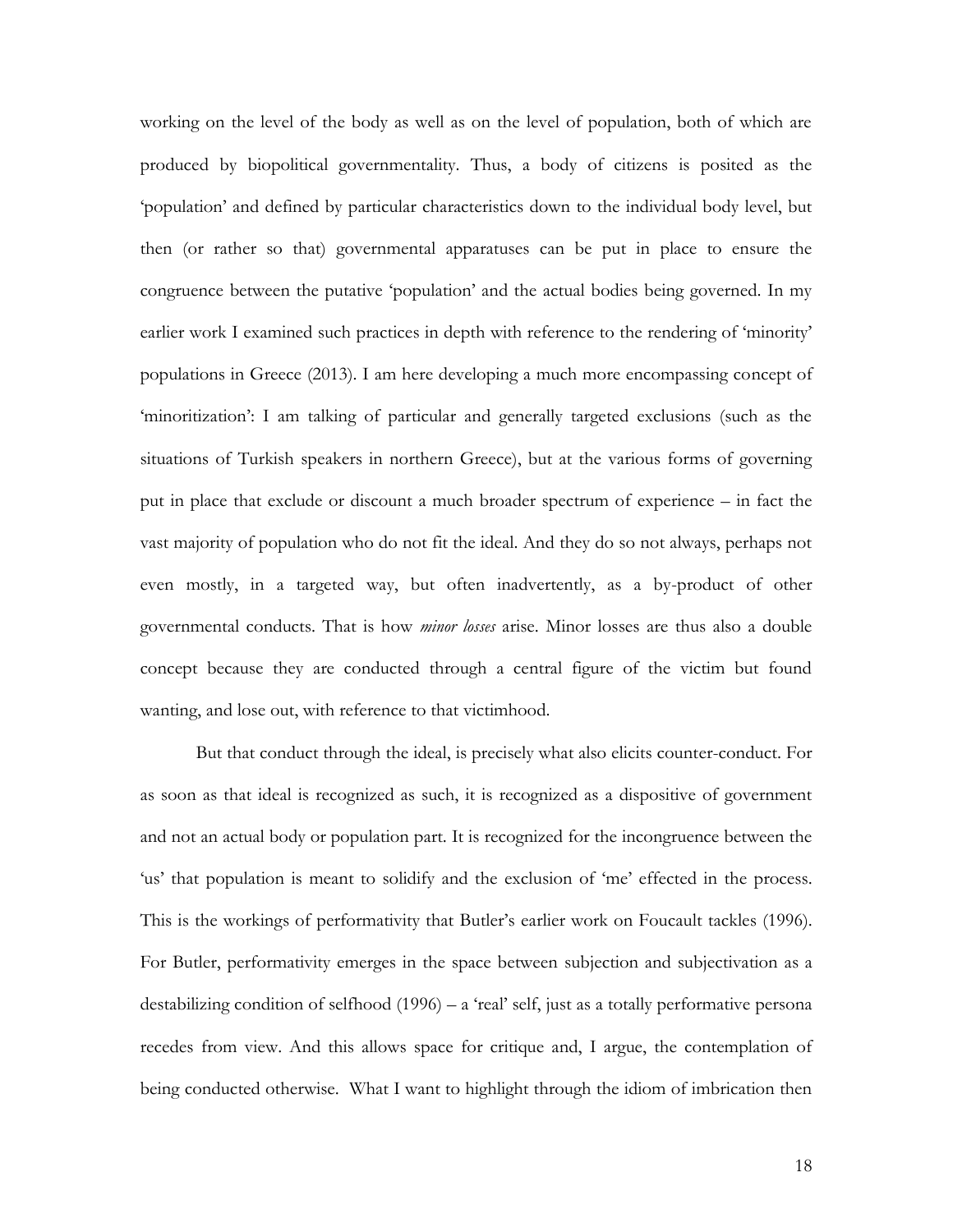is a way of maintaining a focus on what is constraining, or enabling, in governmental practice and thinking to the ways in which people interact with, internalize or counter those structures – what allows them or prompts them to 'see like a state' (Scott, 1998), what exceeds explicit knowledge but subjectivizes in implicit ways (Mitchell, 2002) and what crafts the everyday as a question of the state (Das, 2007).

The image I wish to evoke here is of a roofing structure where tiles overlap in specific arrangements, but only partly; and where these interstices allow processes to happen (rainwater to run off, soil and dust to build up, plants to sprout, animals to nest), while also serving the purpose of disallowing other processes (water leaking or air gushing through). And while the structure itself has this purpose, it is characteristic of roofs to leak, tiles to break, gaps to allow wildlife in. The unexpected is embedded in the structure and not distinct from it. I therefore ask here how we might think these metaphors theoretically in ways that allow us to approach refugeehood in an expanded way. For if refugees in Cyprus appear difficult to recognize through current debates in refugee studies, we should resist the instinctive reaction of classifying them on the basis of the legal parameters of the 1951 Convention and infer that they 'are not refugees' e.g. because they reside in their own country. Instead, we should look to the techniques by which refugeeness is conferred and denied and see in them the continuities between international, national, and individual assumptions about what a refugee is, what they should look like, and how they should behave. In those terms, refugeehood in Cyprus is about otherness. But it is so in surprizing ways – a category punctuated by many crevices that entrap people they were not meant to. I speak here not of ethnic otherness, but an otherness that was not targeted in the first place, as an exclusion that the Green Line border was meant to effect. This 'surprizing' aspects of the border require us, I want to argue, to employ similarly expansive metaphors. The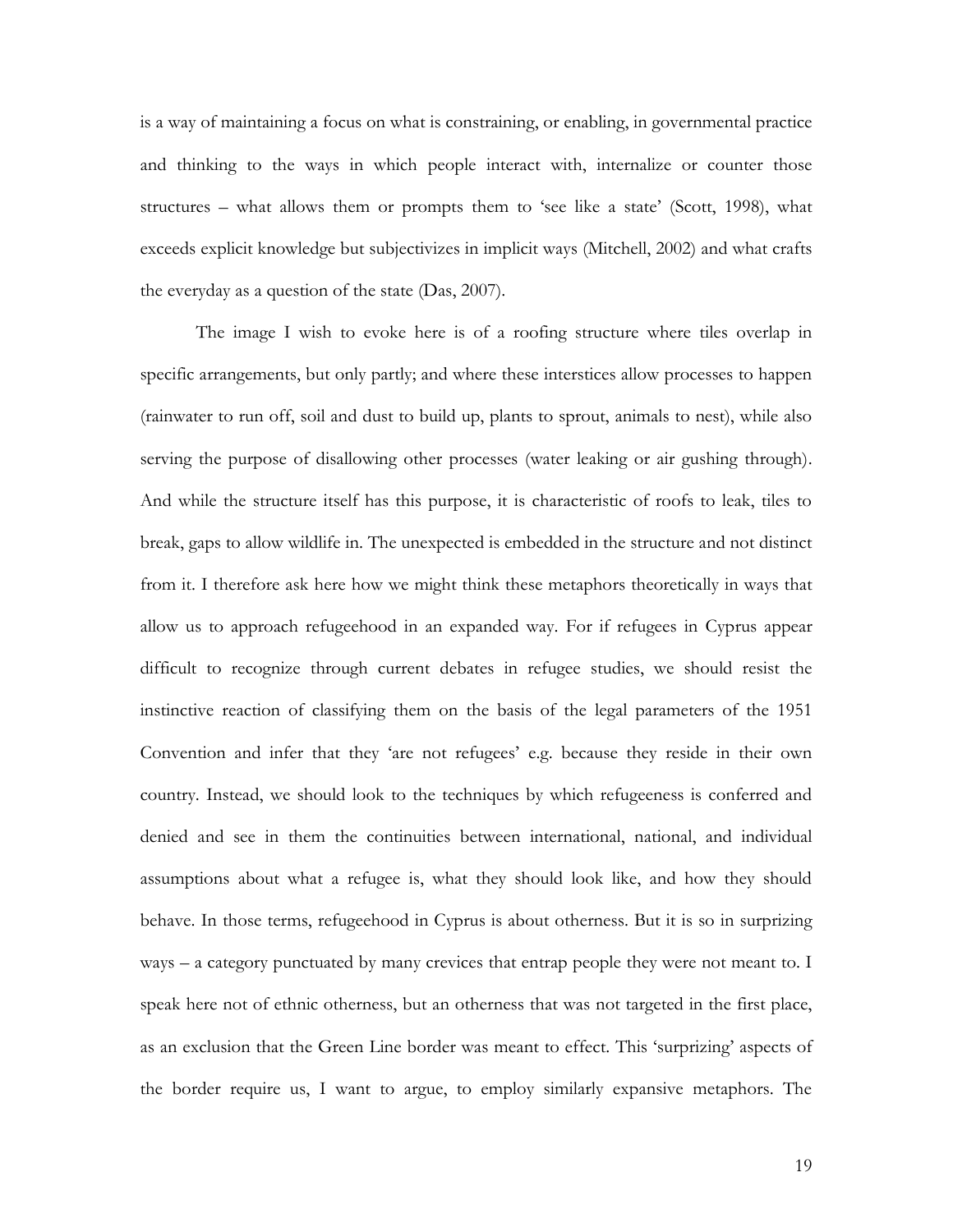conceptualisation of the border as process (Green, 2013; Demetriou and Dimova, 2018), thus also requires a geometric metaphor that goes beyond the shift from line to area and two-dimensional area patterns (lattice, nodes, mesh). The visual metaphor of imbrication communicates this expansiveness.

References to imbrication have been used to describe how planes are entangled in one another (e.g. the political in the social, the local in the global).<sup>8</sup> The metaphor of imbrication seems to be taken in one's stride, without much discussion of what it might help us conceptualize. An imbricated arrangement, the definition goes, is one 'composed of parts (leaves, scales, or the like) which overlap like tiles' (OED). Roof tiling is given in most dictionaries as the key image for this definition, and the Latin origin of the word points to gutter tiles (*imbrex*) that carry away the rainwater (*imber*). *Imbrex* roof tiles are differentiated in masonry from *tegula* roof tiles because of their curved form, *tegula* tiles being flat, and the two kinds are often used together for better drainage. Valpy's *Etymological Dictionary of the Latin Language* of 1828 relates the word *imbrex* to the Greek word for rain όμβρος [*ómvros*] (1828: 197), where, in classic etymological fashion, the tracing stops. There are, however, suggestions that this backward trajectory continues outside the Indo-European linguistic system (Beekes, 2010). This etymological story can in fact be taken as exemplary of my point in using imbrication to speak of power complexities. I do not see etymology as holding some truth in itself, so that one can follow a route (e.g. down the gutter tiles) and arrive at some beginning of time located in Greek antiquity, but as offering interesting overlaps that can help us expand a conceptual tool, in this case a metaphor, which inevitably will hit upon its own limitations too.

Imagined as the effect of tiling a roof therefore (and not the 'original' gutter tiling), imbrication speaks of an expansive layering and patterning that is different to three close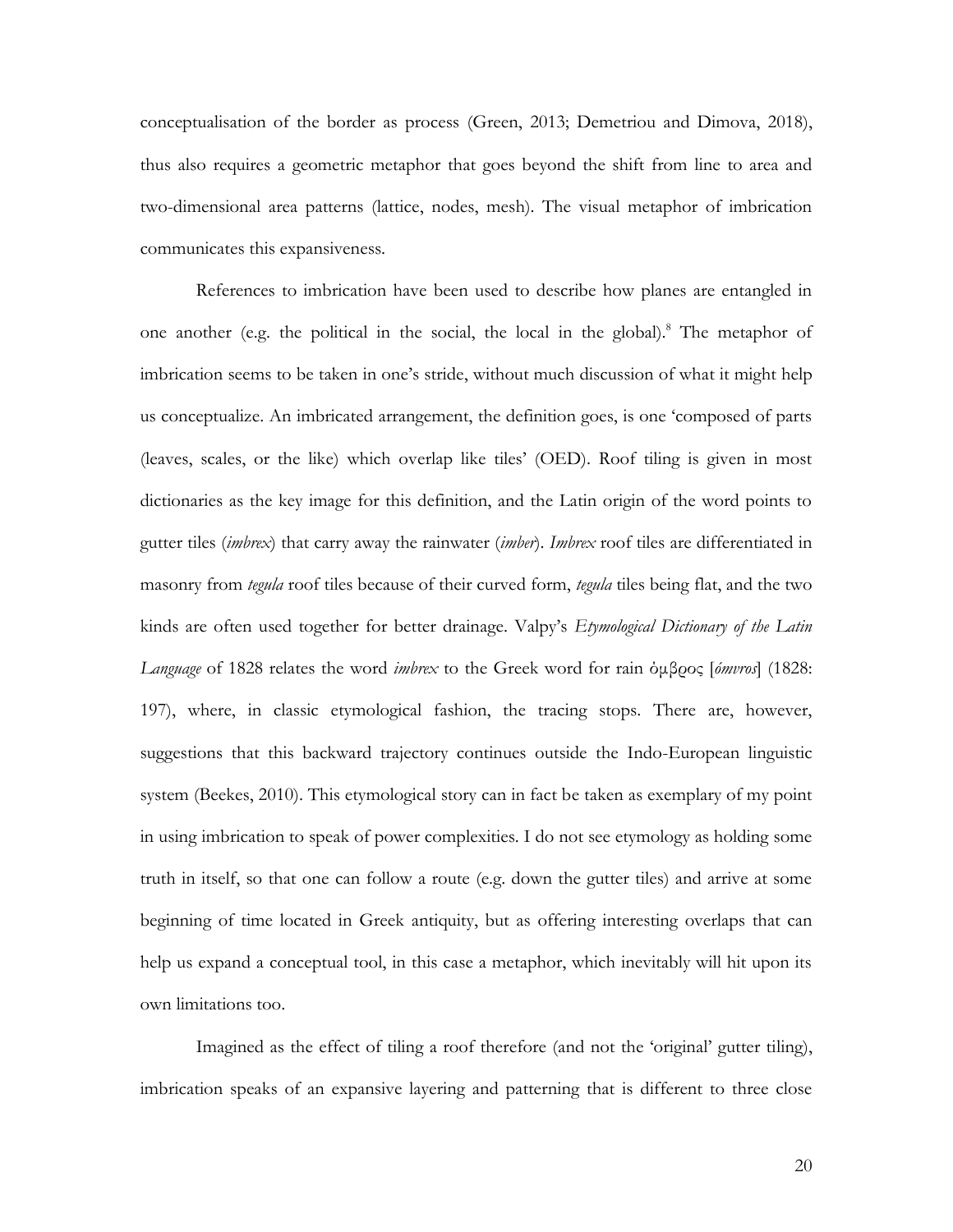alternatives: (i) stacking, where layers overlap completely, (ii) alignment (as in gutter tiles) where there is no layer but a singular route, and (iii) enmeshing, where layers are dissolved into one. Imbrication, furthermore, retains something of substantive differentiation (each tile) but in an arrangement that is neither fixed (as in that much problematized metaphor of co-existence, the mosaic) nor completely arbitrary. The unexpected arises in imbrication as the interaction of matter with process (tiles, water, soil and animal droppings, with rain, wind, or nesting). Imbrication is expansive in that it goes beyond a single-layer mesh, beyond a single type of interaction as in the mosaic that is looked at and makes sense only in being looked at.

In the analysis I undertake in the book, imbrication describes the aspects of emplacement and displacement that give rise to interactions between individuals, practices, laws, policies, and patterns of thought. If the border in Nicosia exudes an aspect of trauma and loss, for a migrant, a tourist, or a refugee (however and by whomever defined), this cannot happen without the process of politicization, in which the border is thoroughly embedded. While differently configured in each case, this politicization is neither anterior nor posterior to the ontology of the border; it is the effect of conflict, violence and war, as well as of policing and the continuous re-enactment of forms of violence that policing entails. By seeing this relation between the border and politicization in terms of imbrication we could better analyse processes unfolding in time and space and influencing one another on legal, affective and material registers. And we can begin to clearly see the fault lines between police, politics and the political that according to Ranciere (2010) mark out the terrain of democracy.

In Cyprus, access to rights relating to migrant and refugee protection, as well as its limitation, is mediated through the structure of the conflict. The quote of the waiter with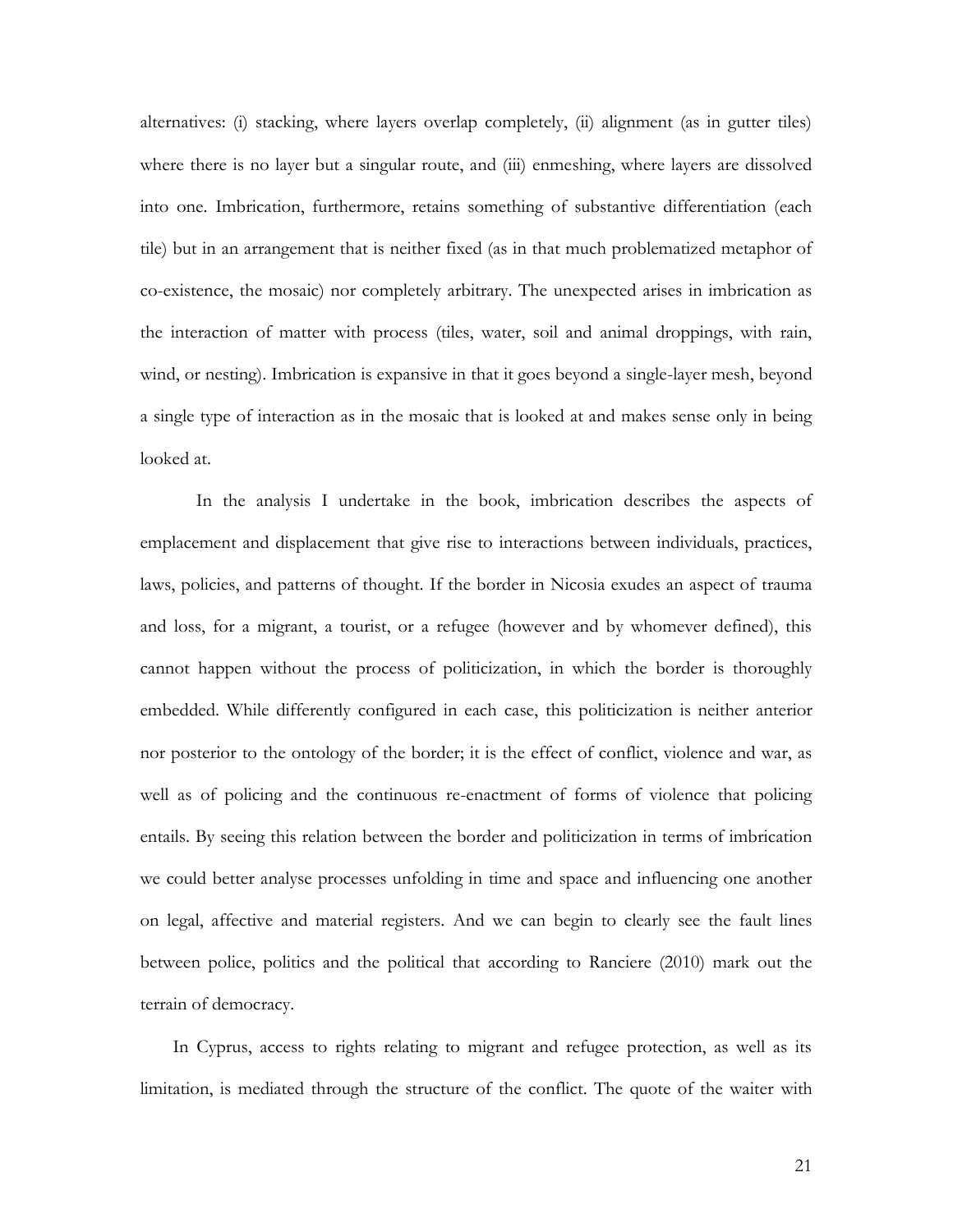which I began this chapter is indicative of how work and residence, denied by migration law on one side of the divide can materialize on the other while this denial can produce discourses that emulate political subjectivities of unlikely populations. The links between ethnic enemies and migrants are an important part of this layering. They form an imbricated infrastructural frame that shapes lives and subjectivity. This is not the Marxist infrastructure that underpins ideological (non-material) superstructures. They merge the two to form the bedrock on which new structures (policing, political campaigning, refugee and immigration procedures) are deposited. Imbrication is manifest here in its geological sense, as the formation arising from sediments deposited in an alluvial or other channel. Time is crucial to this layering, whereby governmentalities oriented at one kind of population at a particular point in time (Turks as ethnic enemies) come to subjectivize others (migrants) as the border develops into something else. These connections are explored in detail over the chapters that follow.

## **The Losses Encountered**

The metaphor of imbrication guides the book's organisation as well as the methodology that informs its insights. The exploration is itself an effect of time. Since my first engagement in 2002 with 'the Cyprus conflict' as an object of study, different questions have been asked within the between the different layers I examine here. How do refugees, individually and in organized ways, narrate, explain, and perform understanding of loss? How has the law interfaced with political rhetoric and people's needs in the post-war polity? What does the terrain of conflict, in the materiality of the Green Line, look like and what is its heritage value? How do migrants experience the divided capital of Nicosia? What are women's priorities in a peace settlement? How are Turkish-Cypriots governed within post-war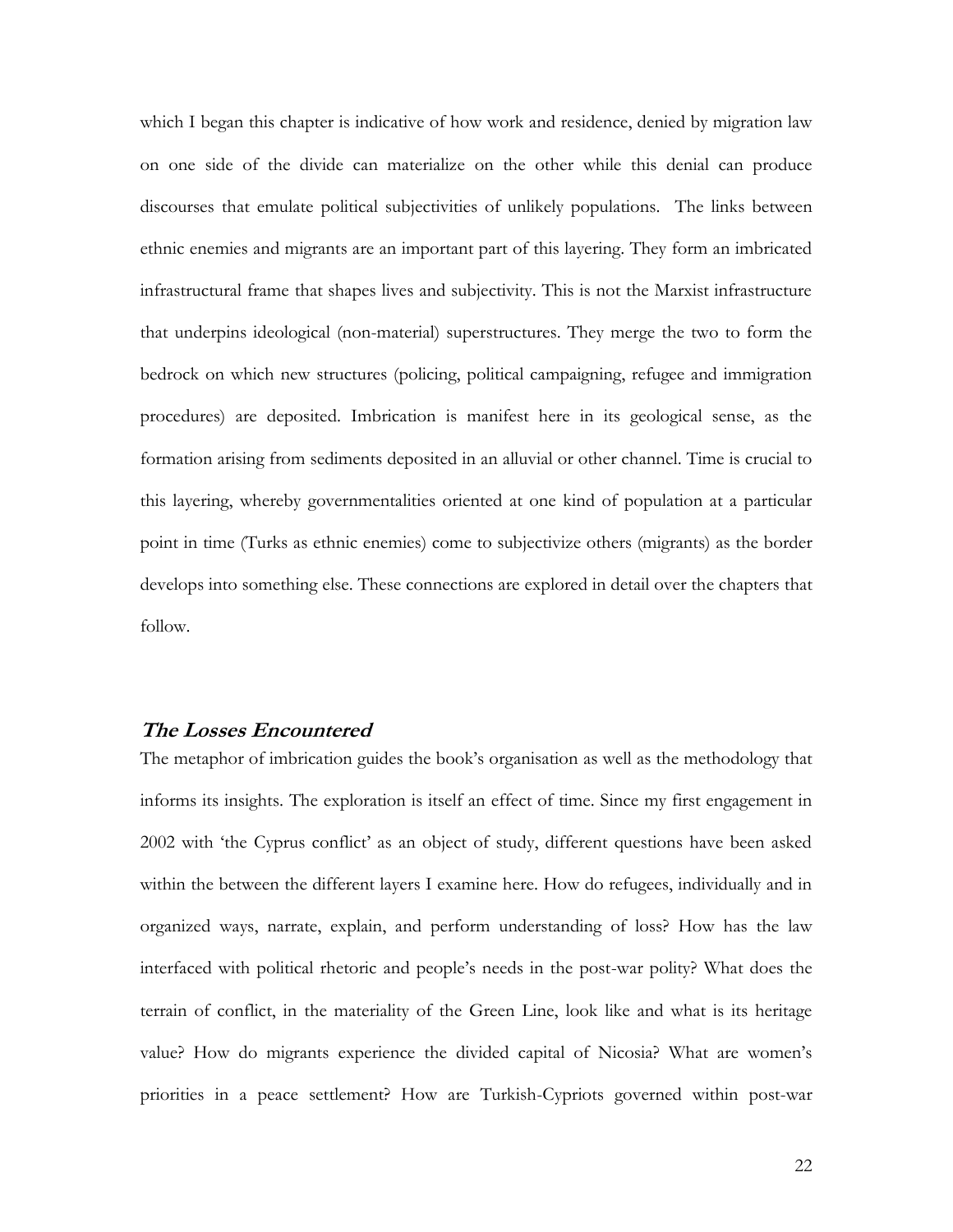structures in the south? These are questions that have guided my research through the years, at some points asked separately under projects themed around 'displacement', 'human rights', 'conflict heritage', 'migration', 'gender', and 'insecurity'. Some of the answers were partly to be found in sets of recorded interviews with refugees, litigants, civil society representatives, and migrants. Others were formed in practice, through my involvement in reconciliation initiatives since the late 1990s, and my association with youth groups, peace activists, foreign trainers, local professionals, women's groups, and, more recently, as 'reconciliation' was inserted into mainstream politics, policy-makers too.

The coherent formulation of these answers, however, and the new questions it prompted, was the result of a primarily ethnographic approach, where daily encounters, chance conversations, class discussions, the rituals of public protest, and those of domestic protestation, were observed and noted – sometimes in writing, sometimes not. A native anthropology here prompted a particular emphasis on reflection taking shape as constant questioning of my positionings vis-à-vis interlocutors, of possible 'deeper meanings', and most importantly of awareness of the performative field of interactions. That awareness in turn was heightened through another, if fraught, resource of native anthropology, my situated past. Memories of conversations held and conversations silenced, and of the moments when conflict violence appeared, flash-like, in family exchanges, were often encountered in the context of research and writing, leaving an undoubted trace in the analysis, which I have tried in several occasions to mark out. But the trace I have mostly tried to tackle is the very question of appearance of those moments. An example: a few years ago my mother had a bougainvillea in front of the house pruned, exposing a hole in the sandstone, which I remarked was quite some damage for a support nail. 'Oh no, that's not from a nail, it's from a bullet in 1974, when coupists came looking for your father; and we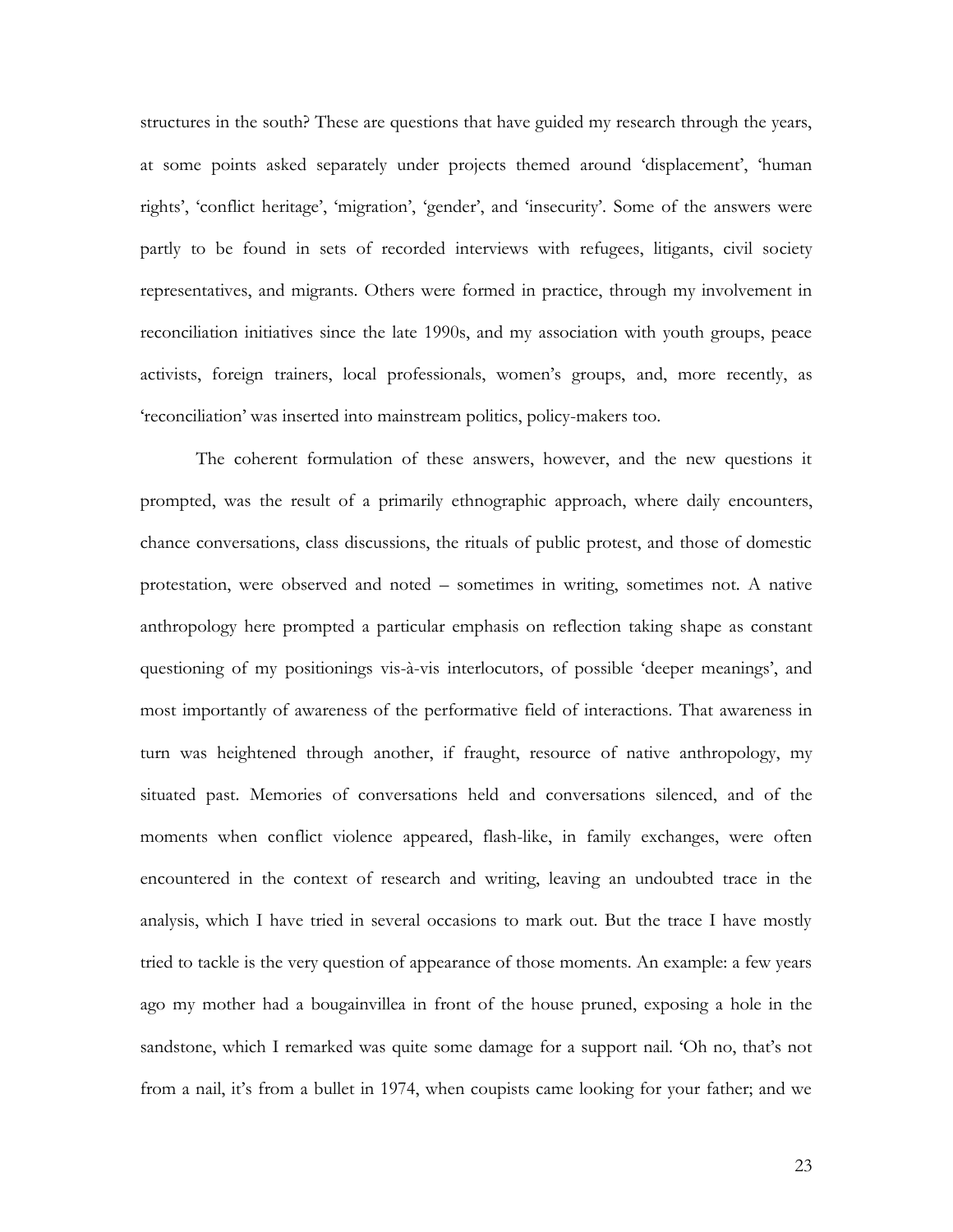[herself and her parents] were standing right behind the wall'; matter of factly, on the occasion, correcting a chance remark, and switch back to the topic at hand – was the pruning overdone? Flash-like talk of the conflict, throwing the scripted narrative off course in the largely leftist environment I grew up, in the period immediately after the war – occasional jokes about family members who had been 'a little bit coupist' in the past also popped up, also flash-like. It is the nature of these flashes that puzzled me over the years and it is partly this that my analysis of performativity tries to grasp.

Not accidentally then, my enquiry begins with violence. Chapter two is an attempt to illuminate events around those flashes, to retell the story of violence that frames the major losses within which the minor losses I discuss later emerge. This is a reflexive and analytical exercise. It re-counts those 'major losses' but at the same time questions the counting done so far. Still uncertain, debated, and largely unavailable, this counting founds a governmentality of conflict that still determines how one becomes a political subject in Cyprus – it is an exercise of necropolitical demography.

These major losses construct the registers on which refugeehood is examined in the rest of the book: the affective, the legal, and the topological. The first section, *layers*, suggests that we see these registers as layers of tiling: affect (chapter three), law (chapter four), and space (chapter five). Thus focused on the affective register, chapter three surveys differing descriptions of 'loss' among Greek-Cypriot refugees and analyses the ways in which differently-situated discourses conform and confront the hegemonic narrative. This continues into chapter four, which explores the extension of the affective register into the legal. Here I explore specifically the disjuncture between local and international law and the formation of 'displaced person' as a legal category in Cyprus, the meaning of which is intimately attached to the everyday notion of 'refugee'. It is this disjuncture that propels the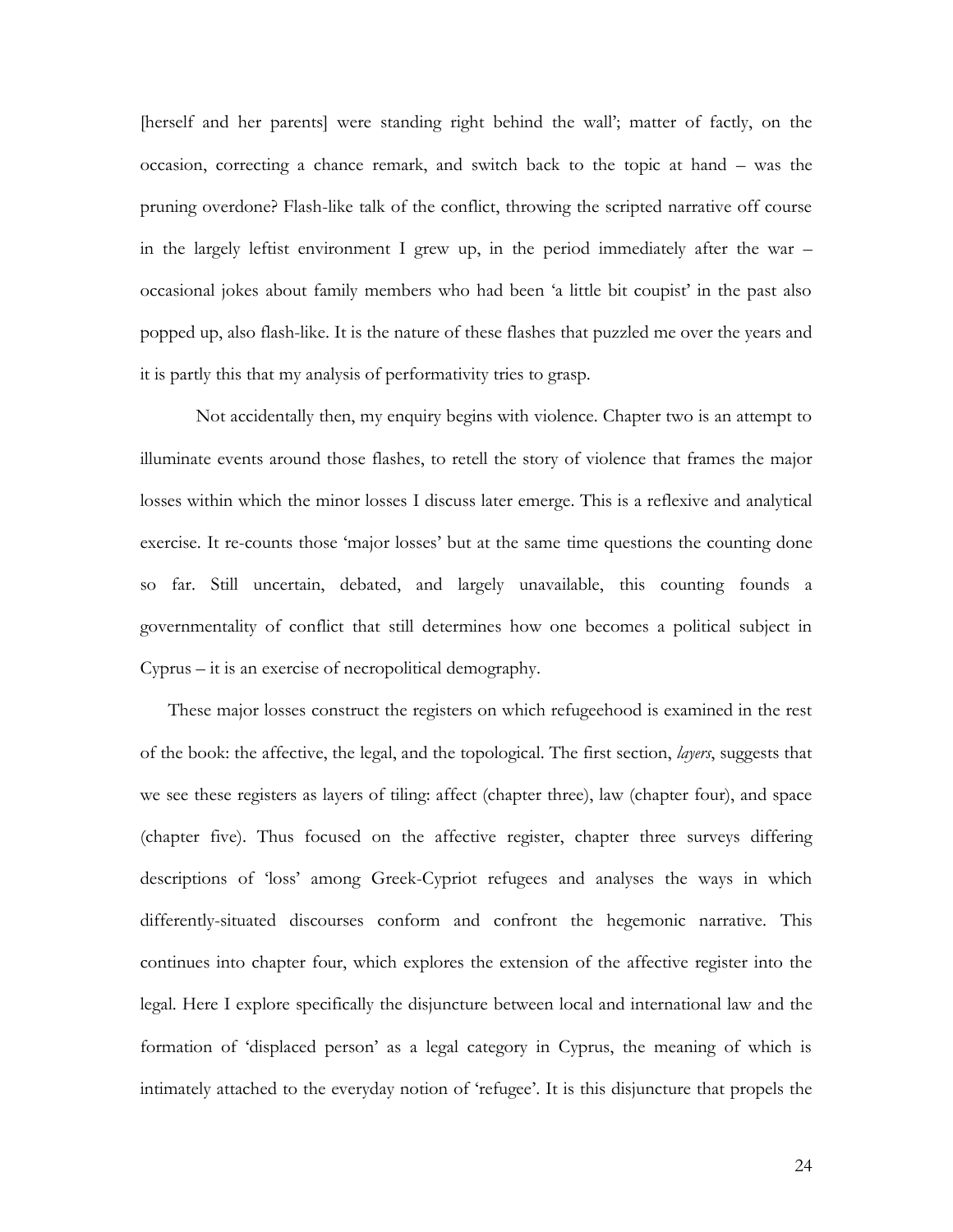working of performativity, I argue, in turn enabling forms of counter-conduct based on litigation. This form of counter-conduct is firmly anchored in systems of evaluation specifically around the notions of 'property' and 'home'. I turn to these in the analysis of the topological register of loss in chapter five. Here, war devastation in buildings and the natural environment (Ledra Palace Hotel and the Nicosia Airport area) is used to show the ways in which losses are evaluated in the zones of abandonment and question the processes through which property is separated from junk. I consider these processes as part of the constitution of the abject, as techniques of dejection where speech effects the work of silencing.

Section two, *crevices*, delves into the entanglements of these layers, where these registers provide the scales for calibrating loss on the basis of which further minor losses are excluded. These are the losses of 'others', those not specifically targeted in the first place, but caught in the entanglements of refugeehood nevertheless: migrants, women, and Turkish-Cypriots in the south. Accordingly, chapter six examines the experience of groups who have been alienated from the majority population through the constructions of refugeehood analysed in the first section: non-nationals, including recognized refugees, asylum-seekers, and other irregular migrants. These categories, it is argued, call forth a concept of protection and state responsibility that jars with the staple image of the refugee as a national victimsubject. Chapter seven surveys a range of gender-based exclusions arising from the governance of refugeehood, arguing that the gendered aspects of refugee concepts have positioned women as a particular kind of subject. This form of subjectivity has been central to the re-production of the nation through family constitution and domestic life, the organization of which vis-à-vis refugeehood is critically examined here. In the last chapter of the section, the construction of Greek-Cypriot refugeehood is reconsidered against its main category of exclusion, Turkish-Cypriot refugees. Revisiting some of the legal and material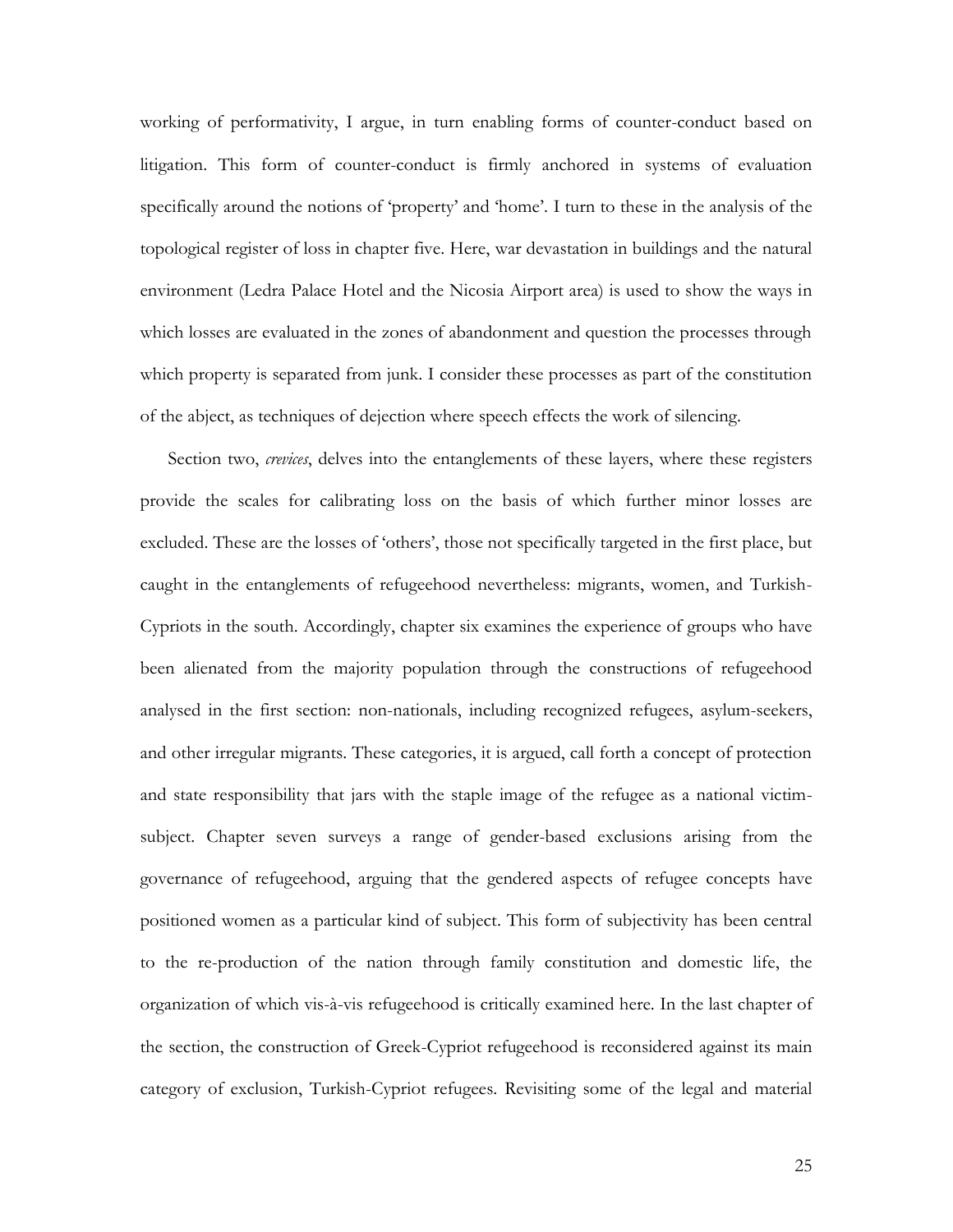registers that have, often inadvertently, resulted in the exclusion of various other groups, this chapter elucidates how these registers have been oriented against the figure of the 'enemy', personified by Turkish-Cypriots. It is argued here that the figure of this 'enemy refugee' is an absent presence in the constructions of refugeehood examined throughout the book.

The conclusion projects these arguments into considerations for analysing the theorizing displacement and refugeehood. It revisits the some of the parameters that refugee protection has often taken for granted and which the ethnographic findings here question: that refugees flee from conflict settings into non-conflict environments, that international legal protection can be decontextualized from local social and legal concepts, that refugee status is a unified socio-legal category, and that refugee identity is marked by a sense of temporariness. Taken together, the data from this study show that refugeehood is an essential component of the ways in which citizenship is conceptualized and structured. That it can provide the means for establishing, maintaining, and reproducing discrimination, both in law, and in everyday life. And that ultimately, it affects a much wider group of people than those recognized under the 'refugee' label. Writing against the spectre of a Europe crumpling under the weight of antiimmigrant discourse in the summer of 2016, I am suggesting, among other things, that we pay reflexive attention to how structures and rhetorics that seem today surprising are actually the outcome of these deeply imbricated structures of discrimination, not only in Cyprus, but apparently across Europe and possibly far beyond.